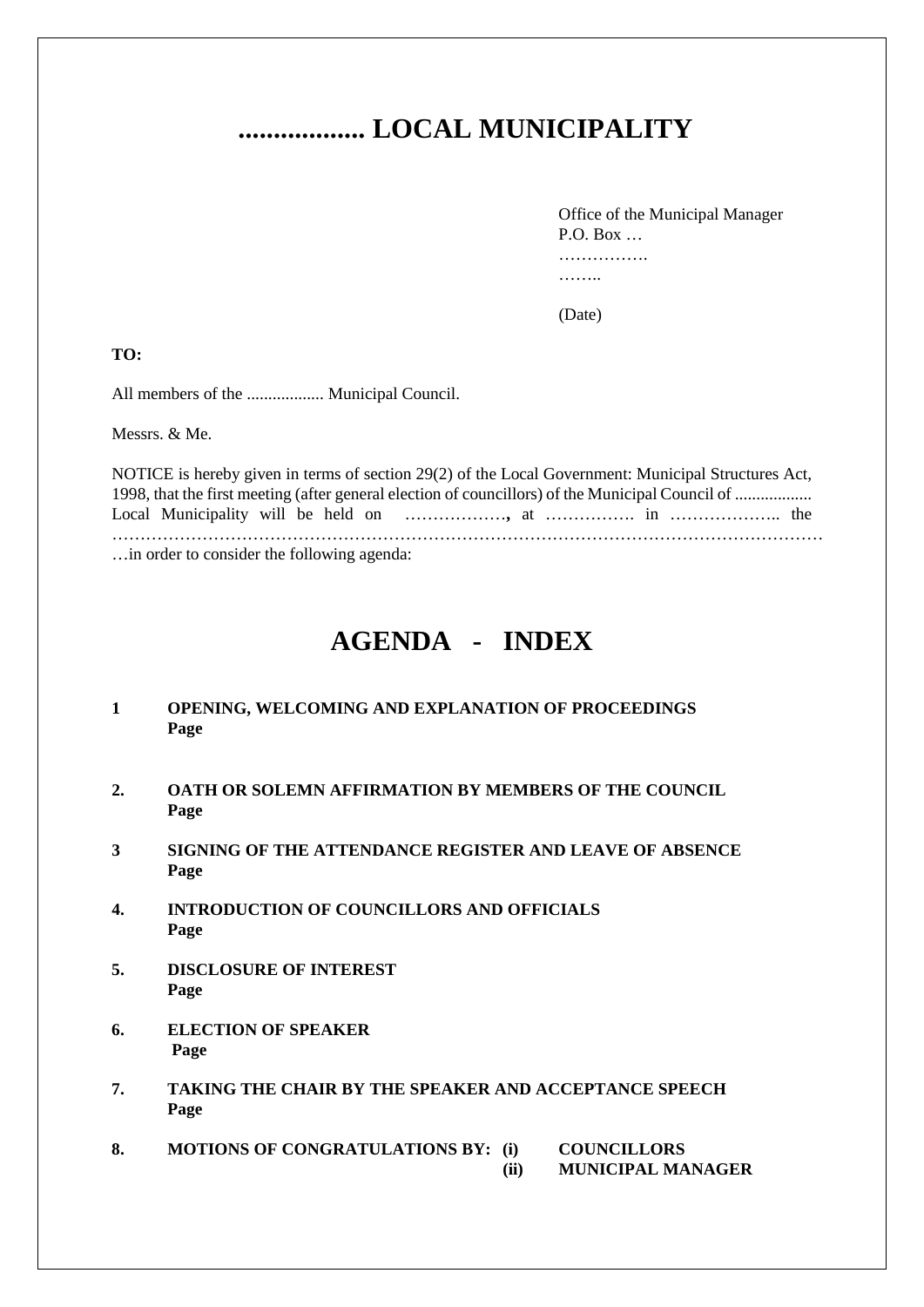**Page**

- **9. ELECTION OF MEMBERS OF THE EXECUTIVE COMMITTEE Page**
- **10. ELECTION OF MAYOR Page**
- **11. DESIGNATION OF FULL TIME COUNCILLORS (i) SPEAKER (ii) MAYOR Page**
- **12. ELECTION OF THE REPRESENTATIVES IN THABO MOFUTSANYANE DISTRICT MUNICIPALITY Page**
- **13. ELECTION OF OTHER COMMITTEES Page**
- **14. ELECTION OF REPRESENTATIVE IN THE EXECUTIVE COMMITTEE OF THE SOUTH AFRICAN LOCAL GOVERNMENT ASSOCIATION (SALGA) (FREE STATE) Page**
- **15. ELECTION OF REPRESENTATIVES ON PROVINCIAL AND DISTRICT IGR STRUCTURES Page**
- **16. CODE OF CONDUCT FOR COUNCILLORS Page**
- **17. STANDING RULES OF ORDER Page**
- **18. REMUNERATION OF PUBLIC OFFICE BEARERS: DETERMINATION OF UPPER LIMITS OF SALARIES, ALLOWANCES AND BENEFITS OF DIFFERENT MEMBERS OF MUNICIPAL COUNCILS Page**
- **19. .................. LOCAL MUNICIPALITY BUDGET: 2011/2012 and INTEGRATED DEVELOPMENT PLAN (I.D.P.) 2011/2012 Page**
- **20. REVIEW OF DELEGATED POWERS Page**
- **21. ESTABLISHMENT OF WARD COMMITTEES Page**
- **22. INAUGURATION OF THE MAYOR AND SPEAKER Page**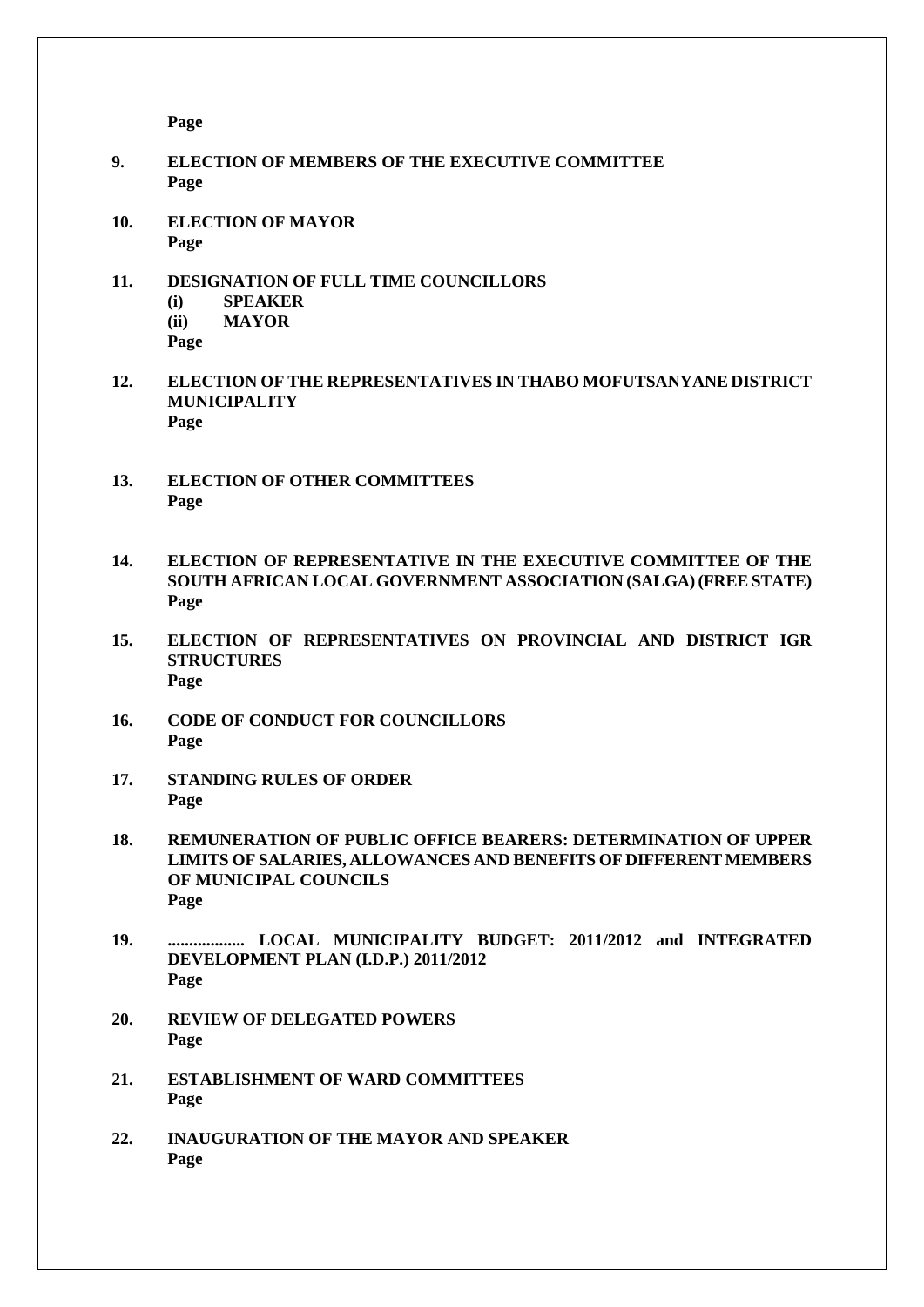# **23. NOTIFICATION OF TIME, DATE AND VENUE OF FIRST ORDINARY COUNCIL MEETING TO BE HELD AS WELL AS THE DATES FOR THE NEXT ORDINARY COUNCIL MEETINGS TO BE HELD FORE THE REMAINDER OF THE YEAR.**

**Page**

**CLOSING OF MEETING**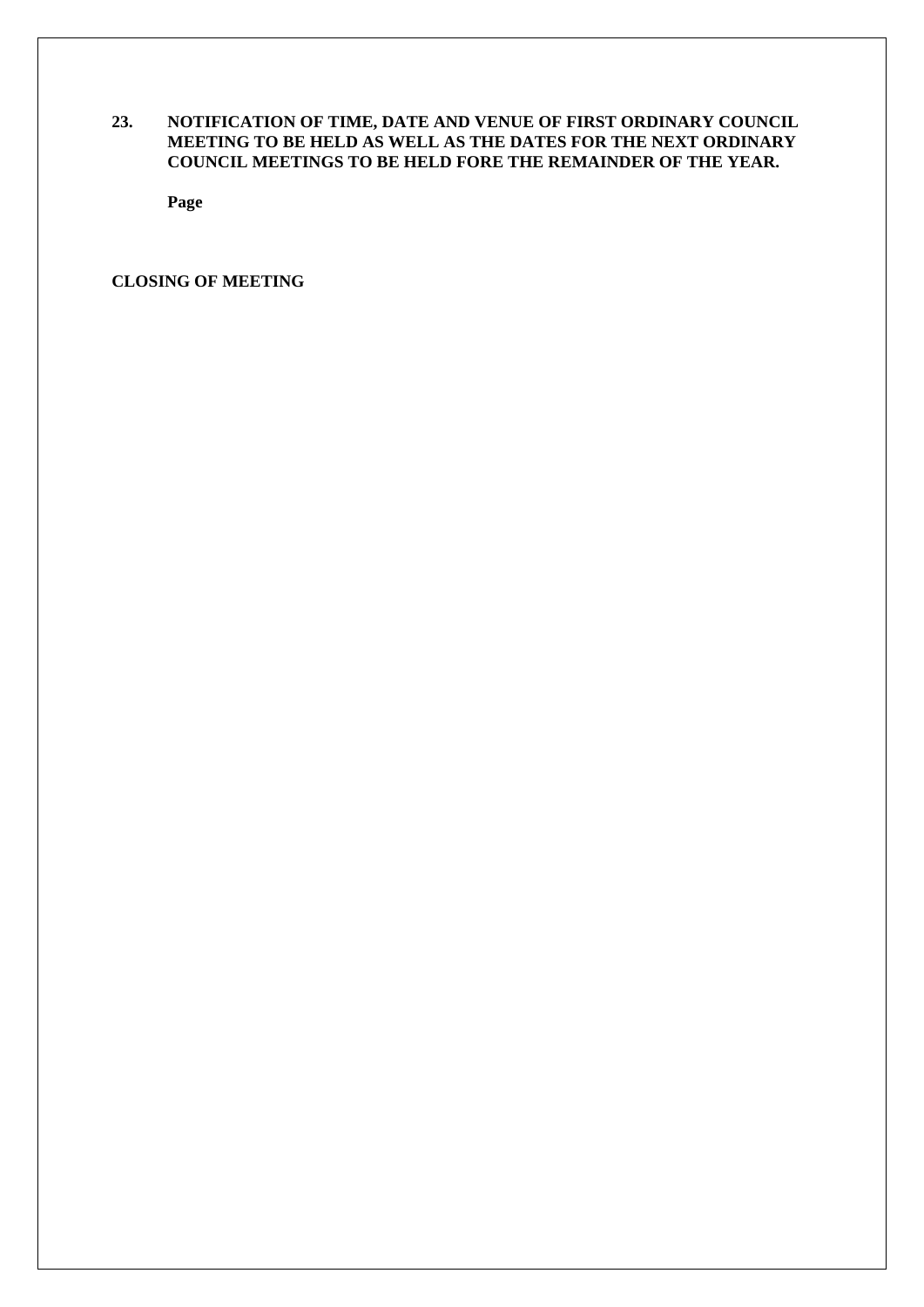**Council Agenda (Date)**

# **1 OPENING, WELCOMING AND EXPLANATION OF PROCEEDINGS**

The Municipal Manager will preside at the meeting.

#### *For elucidation.*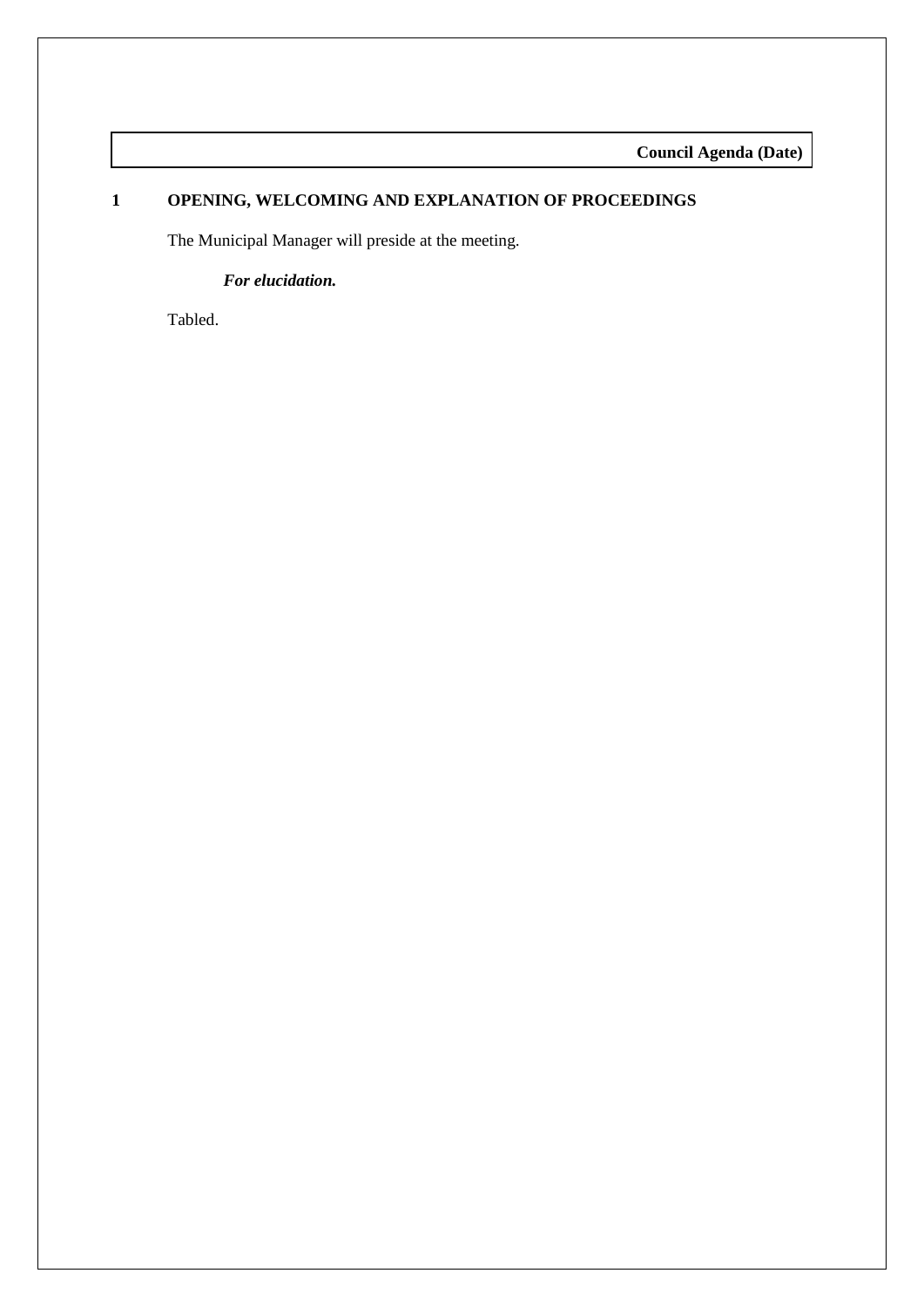**Council Agenda (Date)**

# **2 OATH OR SOLEMN AFFIRMATION BY MEMBERS OF THE COUNCIL (REF: 1/2/1/8/2)**

Although section 26(2) of the Local Government: Municipal Structures Act, 1998 provides that a person assumes office as a Councillor when declared elected or when appointed, the first council meeting must provide for the councillors to swear or affirm faithfulness to the republic and obedience to the Constitution. It is the choice of the councillor which of the two will be done.

# **Oath**

I swear that I will be faithful to the Republic of South Africa and will obey, respect and uphold the Constitution and all other laws of the Republic of South Africa, and I solemnly promise to perform my functions and duties as a Councillor of .................. Local Municipality to the best of my ability.

So help me God.

# **Solemn Affirmation:**

I solemnly declare that I will be faithful to the Republic of South Africa and will obey, respect and uphold the Constitution and all other laws of the Republic of South Africa, and I solemnly promise to perform my functions and duties as a Councillor of .................. Local Municipality to the best of my ability.

# *\* For Oath or Affirmation.*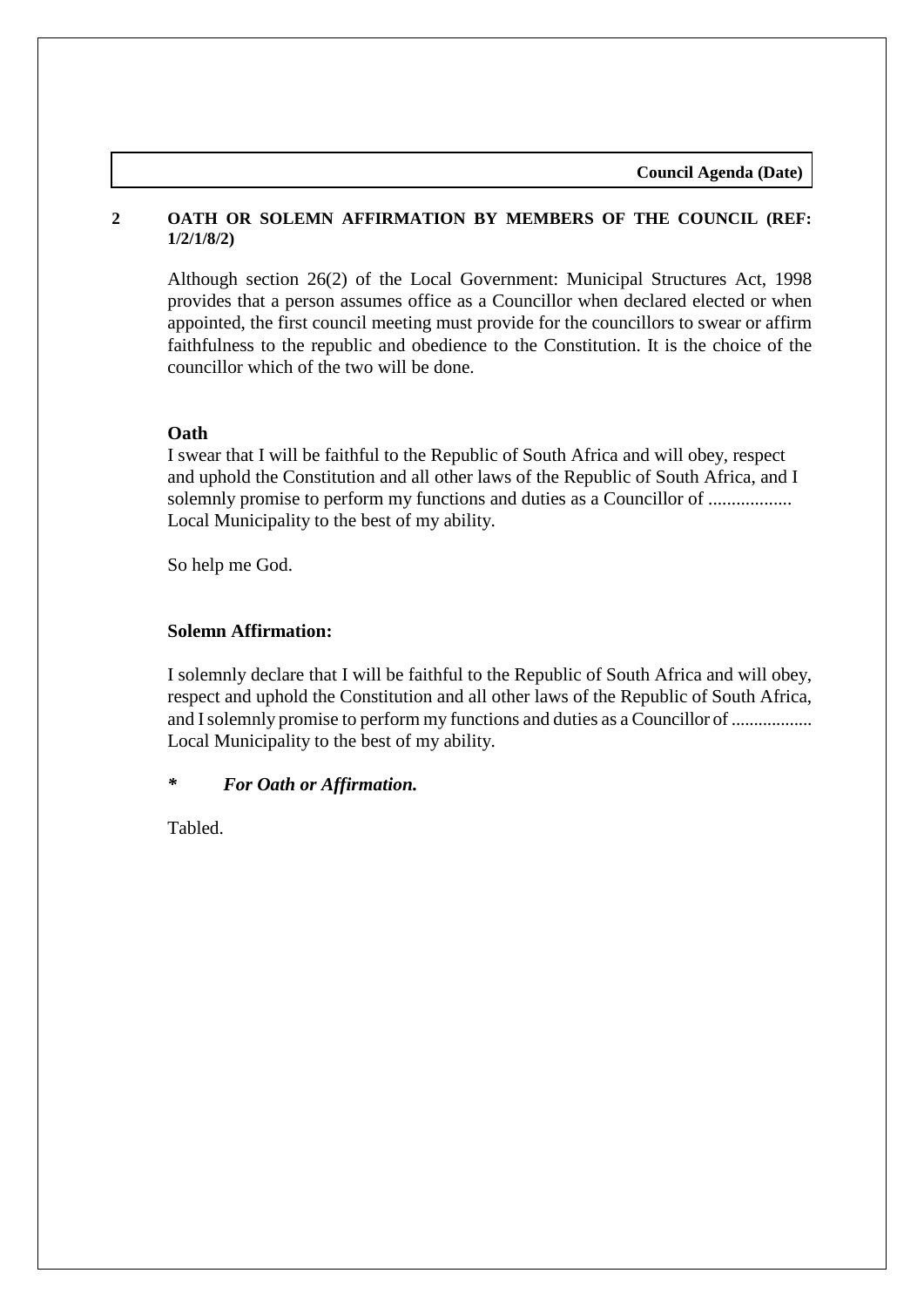#### **3 SIGNING OF THE ATTENDANCE REGISTER AND LEAVE OF ABSENCE.**

#### **COMMENT MUNICIPAL MANAGER**

Rule 13 of the rules and orders requires that a councillor who is unable to attend a meeting, or to remain in attendance during a meeting, or who may arrive after the stated commencement time of a meeting, must tender an application for leave of absence from the meeting in question with the Municipal Manager at least six hours before the commencement time of the meeting. A councillor who fails to tender such an application and who is wholly or partly absent from a meeting, is deemed absent without leave from the meeting in question.

#### **Item 3 of the Code of Conduct provides as follows:**

*A councillor must attend each meeting of the municipal council and of a committee of which that councillor is a member, except when-*

*(a) leave of absence is granted in terms of an applicable law or as determined by the rules and orders of the council; or* 

*(b) that councillor is required in terms of this Code to withdraw from the meeting.* 

## **Item 4 of the Code of Conduct deals with sanctions for non-attendance of meetings, and provides as follows:**

(*1) A municipal council may impose a fine as determined by the standing rules and orders of the municipal council on a councillor for:* 

*(a) not attending a meeting which that councillor is required to attend in terms of item 3; or (b) failing to remain in attendance at such a meeting.* 

*(2) A councillor who is absent from three or more consecutive meetings of a municipal council, or from three or more consecutive meetings of a committee, which that councillor is required to attend in terms of item 3, must be removed from office as a councillor.* 

*(3) Proceedings for the imposition of a fine or the removal of a councillor must be conducted in accordance with a uniform standing procedure which each municipal council must adopt for the purposes of this item. The uniform standing procedure must comply with the rules of natural justice.* 

Applications for leave of absence by councillors must be dealt with the Municipal Manager or the designated person and be noted in the register of the council.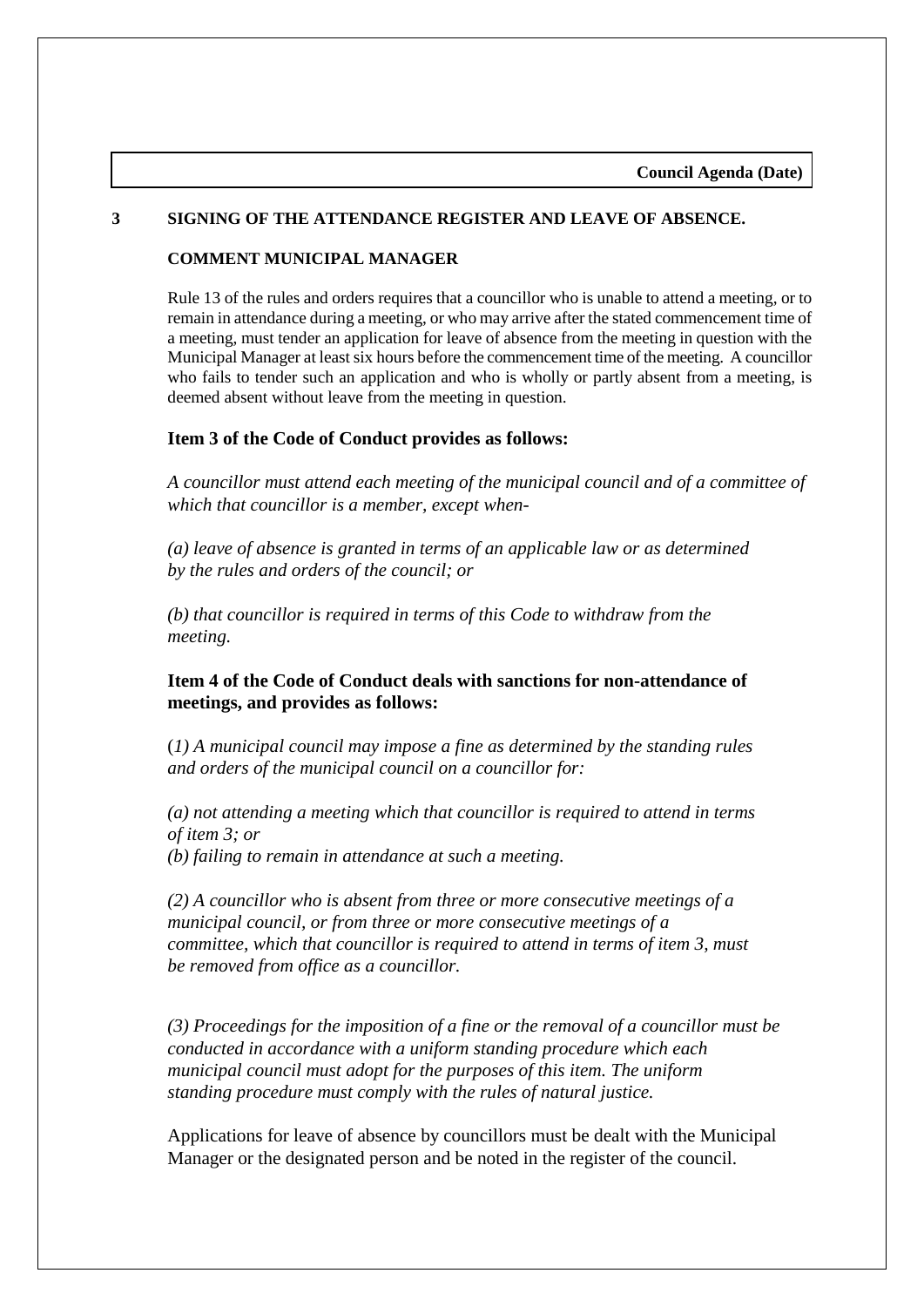#### **RECOMMENDATION MUNICIPAL MANAGER**

- (a) That note is taken of the above.
- (b) For recording of apologies (if any).
	- *\* For notification/granting of leave of absence (if any)*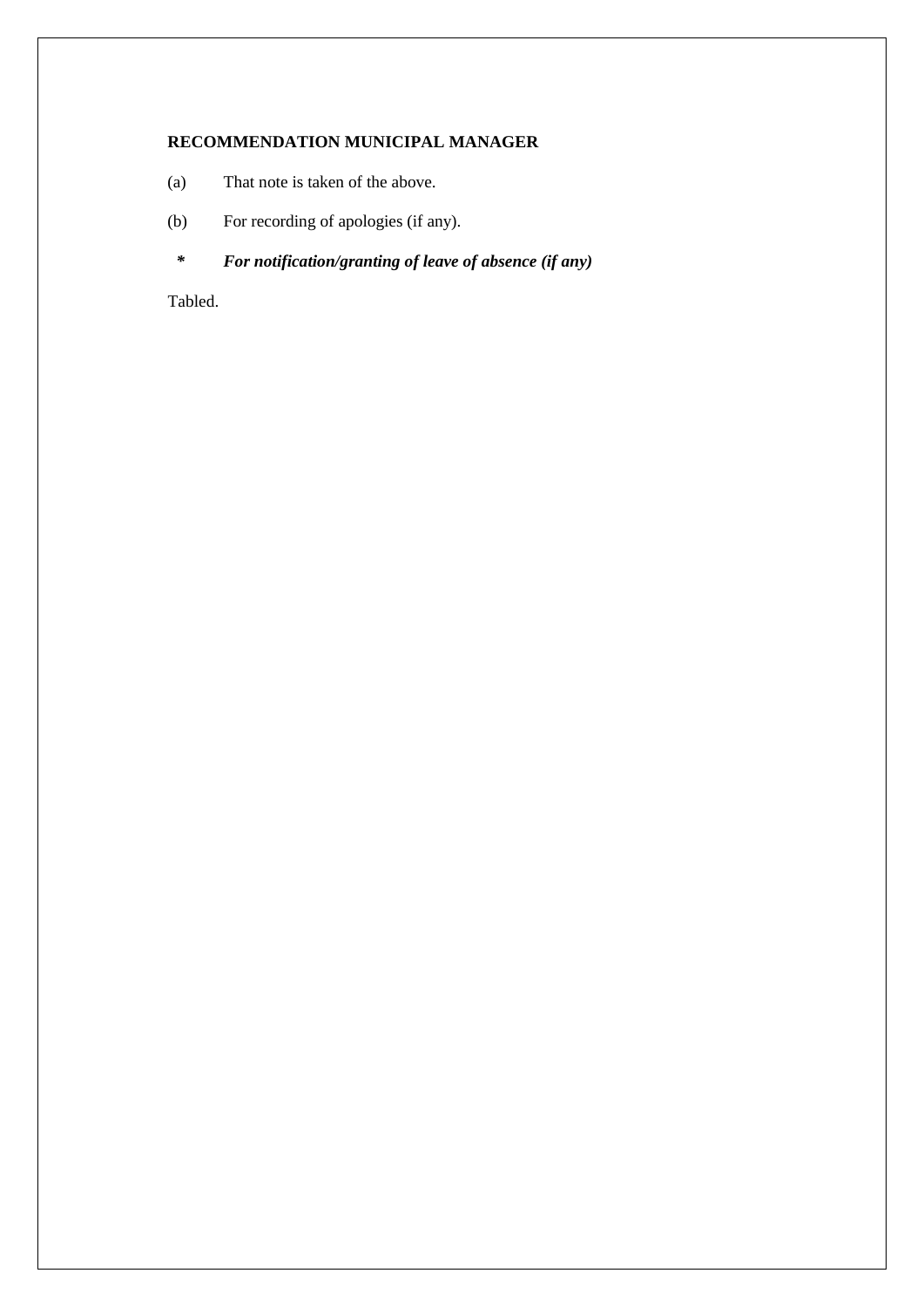# **4 INTRODUCTION OF COUNCILLORS AND OFFICIALS**

The Municipal Manager or the designated person may allow all councillors to introduce themselves and then the Municipal Manager may introduce himself and the section 57 officials for noting by the new councillors.

# *\* For introduction.*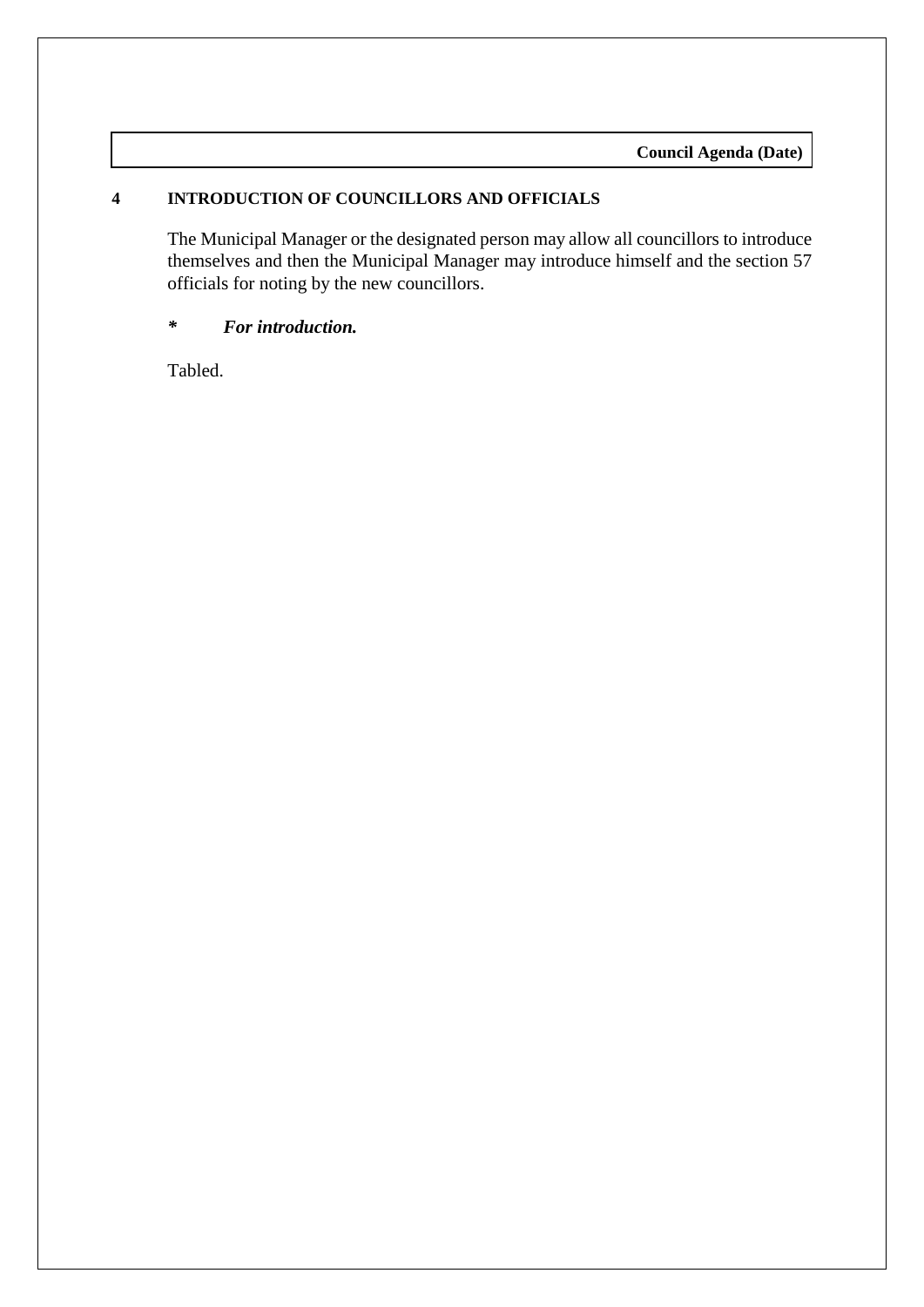#### **5 DISCLOSURE OF INTEREST**

**Item 5 of the Code of Conduct provides as follows:**

*(1) A councillor must-*

*(a) disclose to the municipal council, or to any committee of which that councillor is a member, any direct or indirect personal or private business interest that that councillor, or any spouse, partner or business associate of that councillor may have in any matter before the council or the committee; and* 

*(b) withdraw from the proceedings of the council or committee when that matter is considered by the council or committee, unless the council or committee decides that the councillor's direct or indirect interest in the matter is trivial or irrelevant.* 

*(2) A councillor who, or whose spouse, partner, business associate or close family member, acquired or stands to acquire any direct benefit from a contract concluded with the municipality, must disclose full particulars of the benefit of which the councillor is aware at the first meeting of the municipal council at which it is possible for the councillor to make the disclosure.* 

*(3) This section does not apply to an interest or benefit which a councillor, or a spouse,partner, business associate or close family member, has or acquires in common with other residents of the municipality.* 

The provisions of **item 7 in the Code of Conduct** which provides that a councillor, once elected, must within 60 days from date of election, in writing declare his or her financial interests, as stated below, to the Municipal Manager and that all gifts received above the determined amount of R350.00 must also be declared to the Municipal Manager.

- (a) shares and securities in any company;
- (b) membership of any close corporation;
- (c) interest in any trust;
- (d) directorships;
- (e) partnerships;
- (f) other financial interests in any business undertaking;
- (g) employment and remuneration;
- (h) interest in property;
- (i) pension; and
- (j) subsidies, grants and sponsorships by any organisation.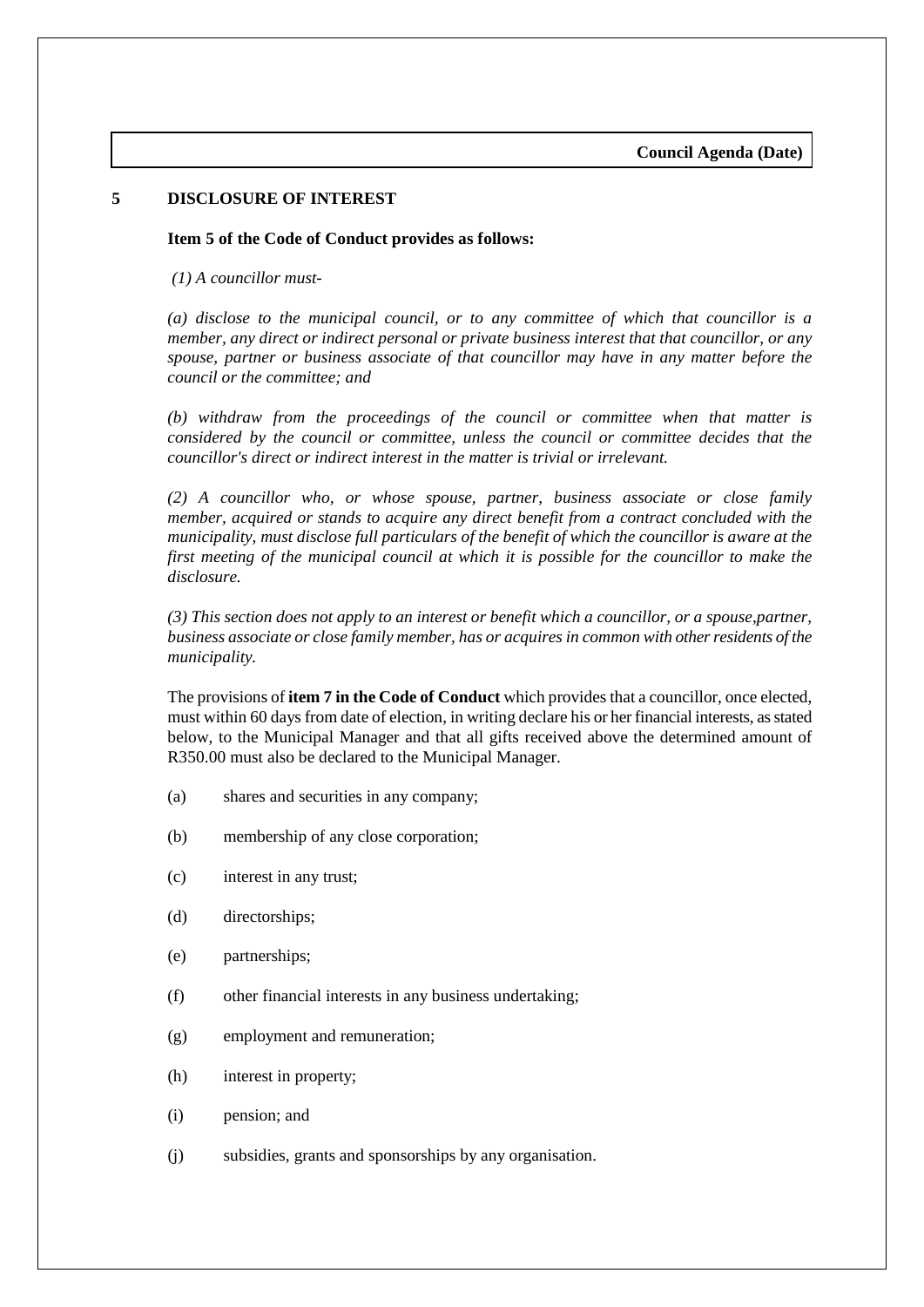The Municipal Manager or designated person must provide councillors with declaration forms to be completed by councillors.

# *\* For notification and further compliance.*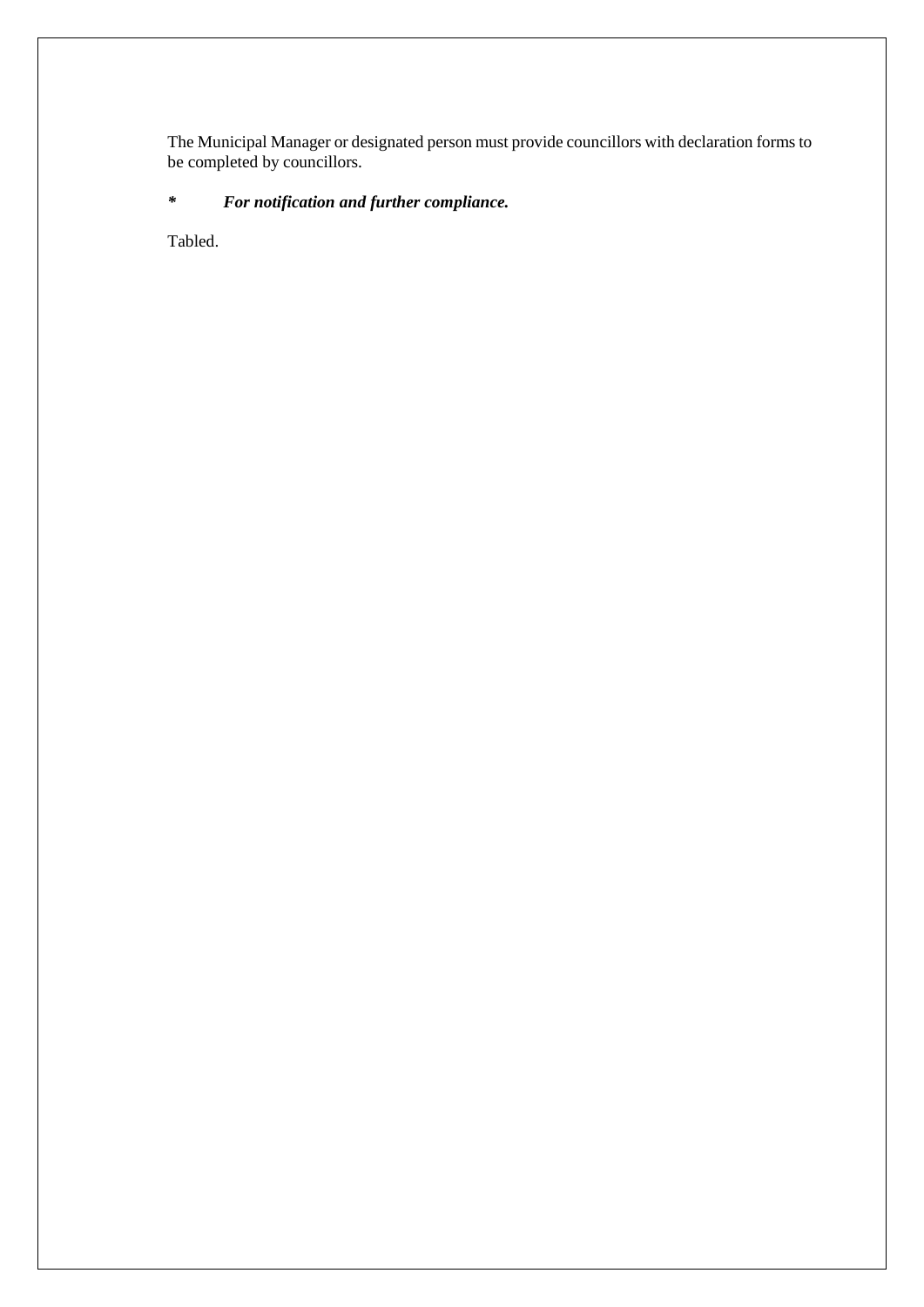#### **6 ELECTION OF SPEAKER**

#### **COMMENT MUNICIPAL MANAGER**

1. In terms of section 36(1) of the Local Government: Municipal Structures Act 117 of 1998 every municipal council must have a chairperson who will be called the Speaker. The Municipal Manager presides over the election of the Speaker.

In terms of section 36(2) a municipal council must elect its Speaker from among the councillors at its first sitting after its election.

The statutory duties of the Speaker are as follows:

- (a) Presides at meetings of the council.
- (b) Performs duties and exercises powers delegated to the Speaker by the council.
- (c) Must ensure that the council meets at least quarterly.
- (d) Must maintain order during council meetings.
- (e) Must ensure compliance in the council and council committees with the code of conduct for councillors.
- (f) Must ensure that council meetings are conducted in accordance with the rules and orders of the council.
- (g) Determines date, time and venue of council meetings.

Unless the Speaker resigns as Speaker, is removed from office or seizes to be a councillor, she or he is elected for a term ending when the next council is declared elected.

- 2. The following procedure applies to the election of the Speaker In terms of section 36(4) of the Local Government: Municipal Structures Act 117 of 1998:
	- (a) The person presiding (Municipal Manager) must call for the nomination of candidates at the meeting.
	- (b) A nomination must be made on the attached form (*ANNEXURE A*).
	- (c) Two councillors must sign the form.
	- (d) Nominated person must indicate acceptance by signing either the nomination form or any other form of written confirmation.
	- (e) The person presiding (Municipal Manager) must announce the names of the persons who have been nominated as candidates. No debate is allowed on the nominations.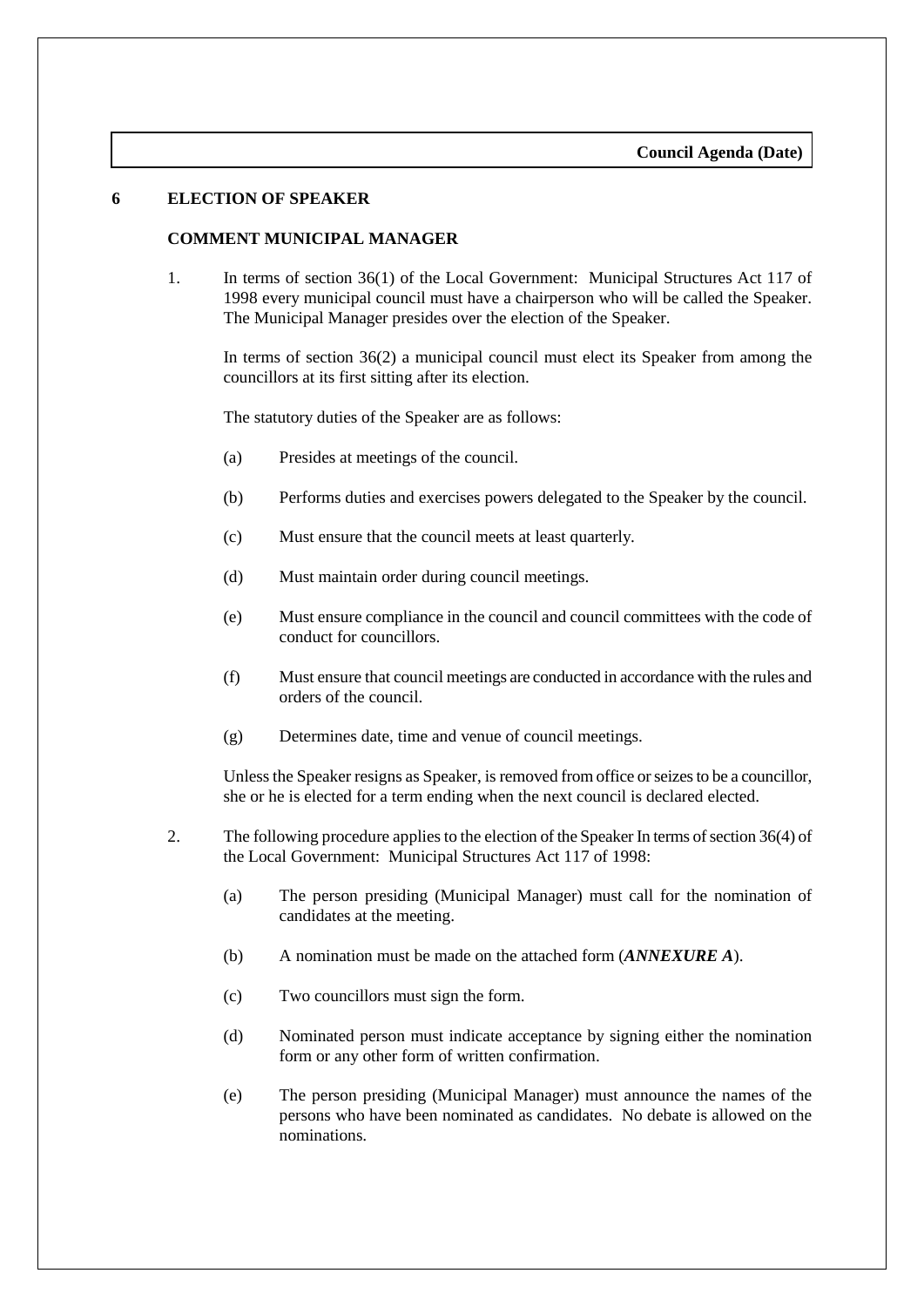- (f) If only one candidate is nominated, the person presiding (Municipal Manager) must declare that candidate elected.
- (g) If more than one candidate is nominated, the following will apply:
	- i) a vote must be taken at the meeting by secret ballot;
	- ii) each councillor present at the meeting may cast one vote;
	- iii) the person presiding (Municipal Manager) must declare elected the candidate who receives a majority of the votes.
- (h) If no candidate receives a majority of the votes, the candidate who receives the lowest number of votes must be eliminated and a further vote taken on the remaining candidates in accordance with item (g) above. This procedure must be repeated until a candidate receives a majority of the votes.

If two or more candidates have the lowest number of votes, a separate vote must be taken on those candidates, and repeated as often as may be necessary to determine which candidate is to be eliminated.

- (i) If only two candidates are nominated, or if only two candidates remain after an elimination procedure has been applied, and those two candidates receive the same number of votes, a further meeting must be held within 7 days at a time determined by the person (Municipal Manager) presiding.
- (j) If a further meeting is held In terms of (i) above the procedure prescribed above must be applied at the mentioned further meeting as if it was the first meeting for the election in question.

#### *\* For election.*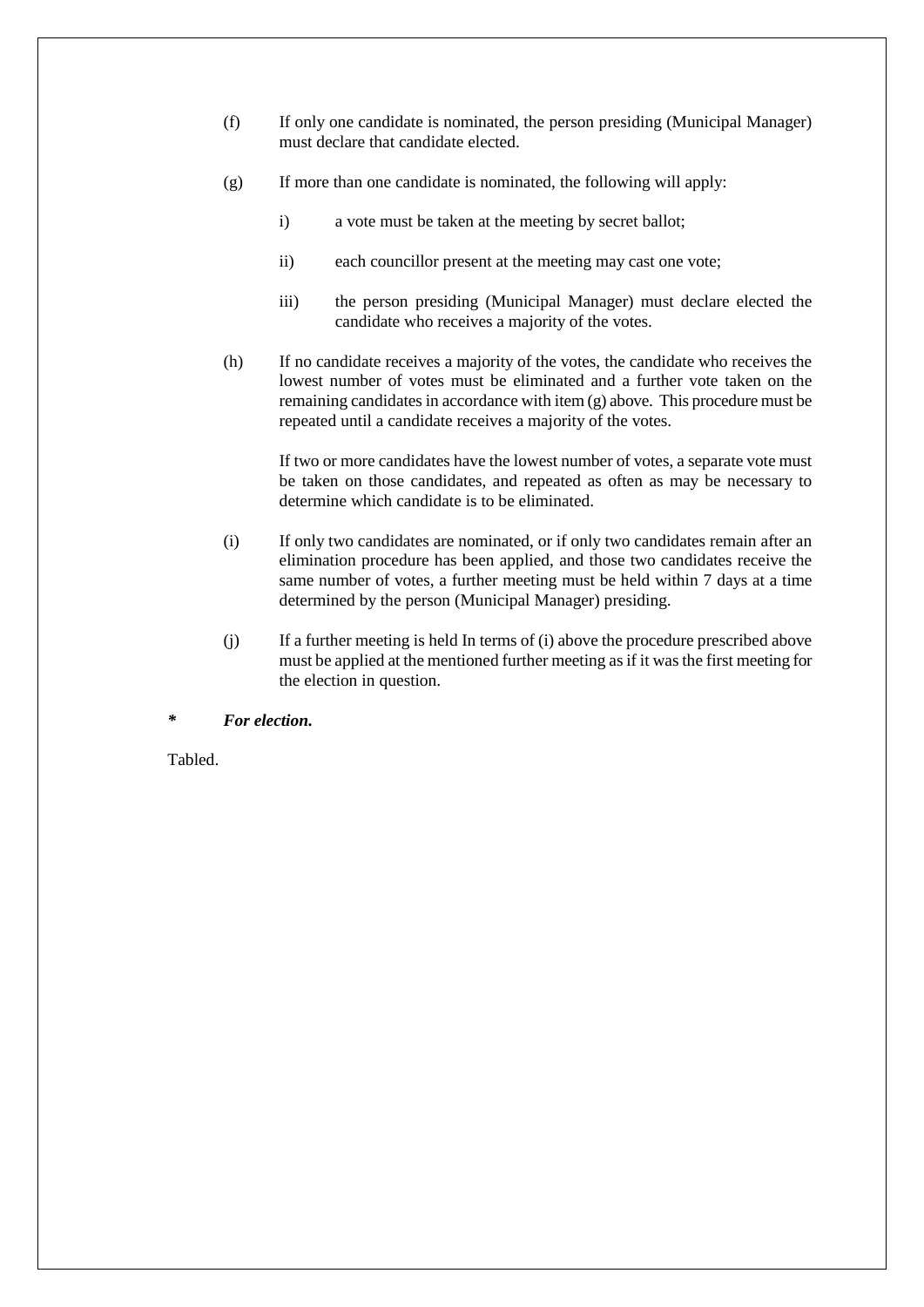# **7 TAKING THE CHAIR BY THE SPEAKER AND ACCEPTANCE SPEECH**

#### **COMMENT MUNICIPAL MANAGER**

Immediately after the Speaker has been elected, the Municipal Manager must vacate the chair to the Speaker. The Speaker will then give a short acceptance speech.

#### *\* For further attention by the Speaker.*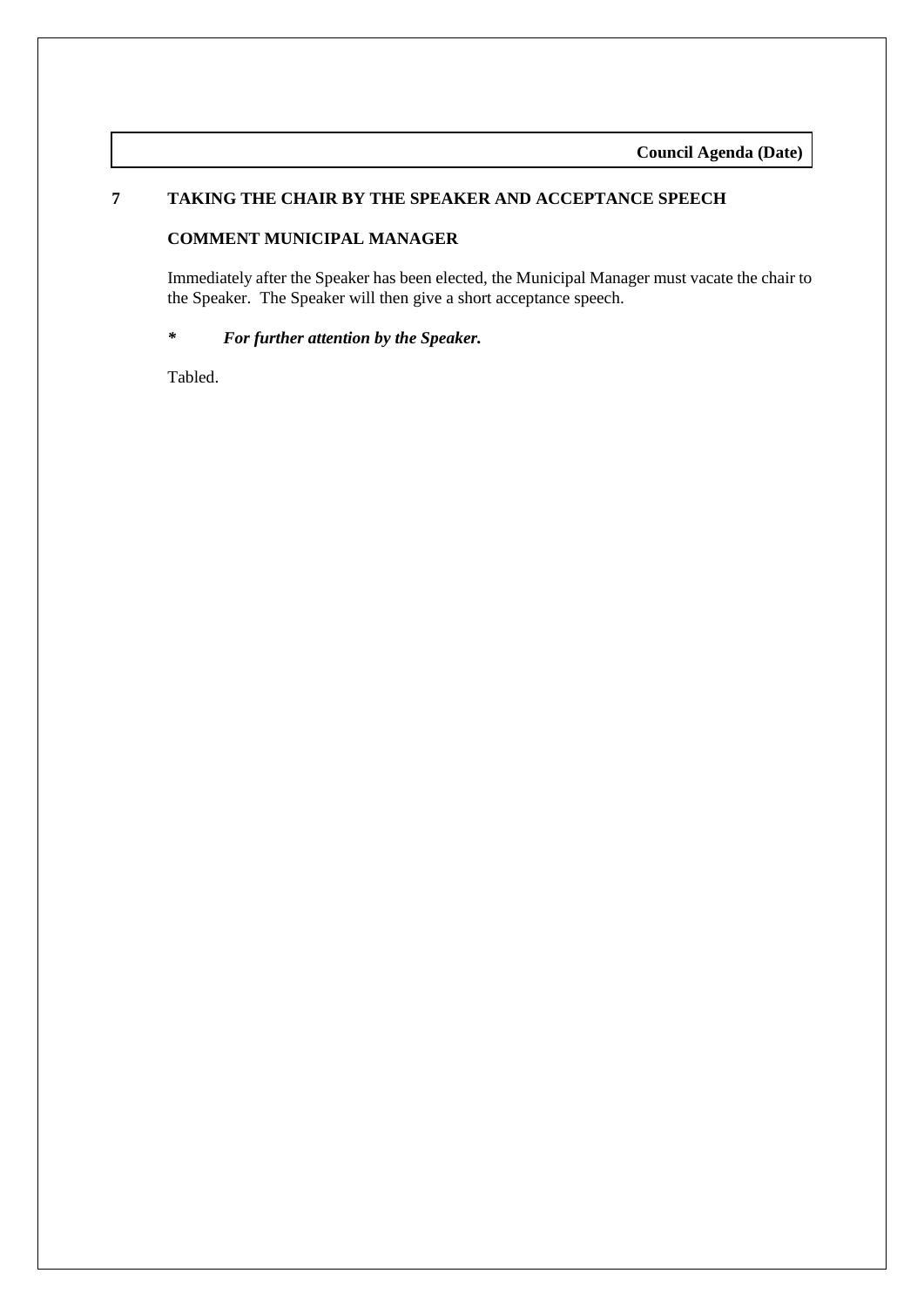# **8 MOTIONS OF CONGRATULATIONS BY: (i) COUNCILLORS**

# **(ii) MUNICIPAL MANAGER**

## **COMMENT MUNICIPAL MANAGER**

Other councillors may propose short motions of congratulations to the elected Speaker whereafter the Municipal Manager will also put forward a short message of congratulations.

#### *\* For proposals.*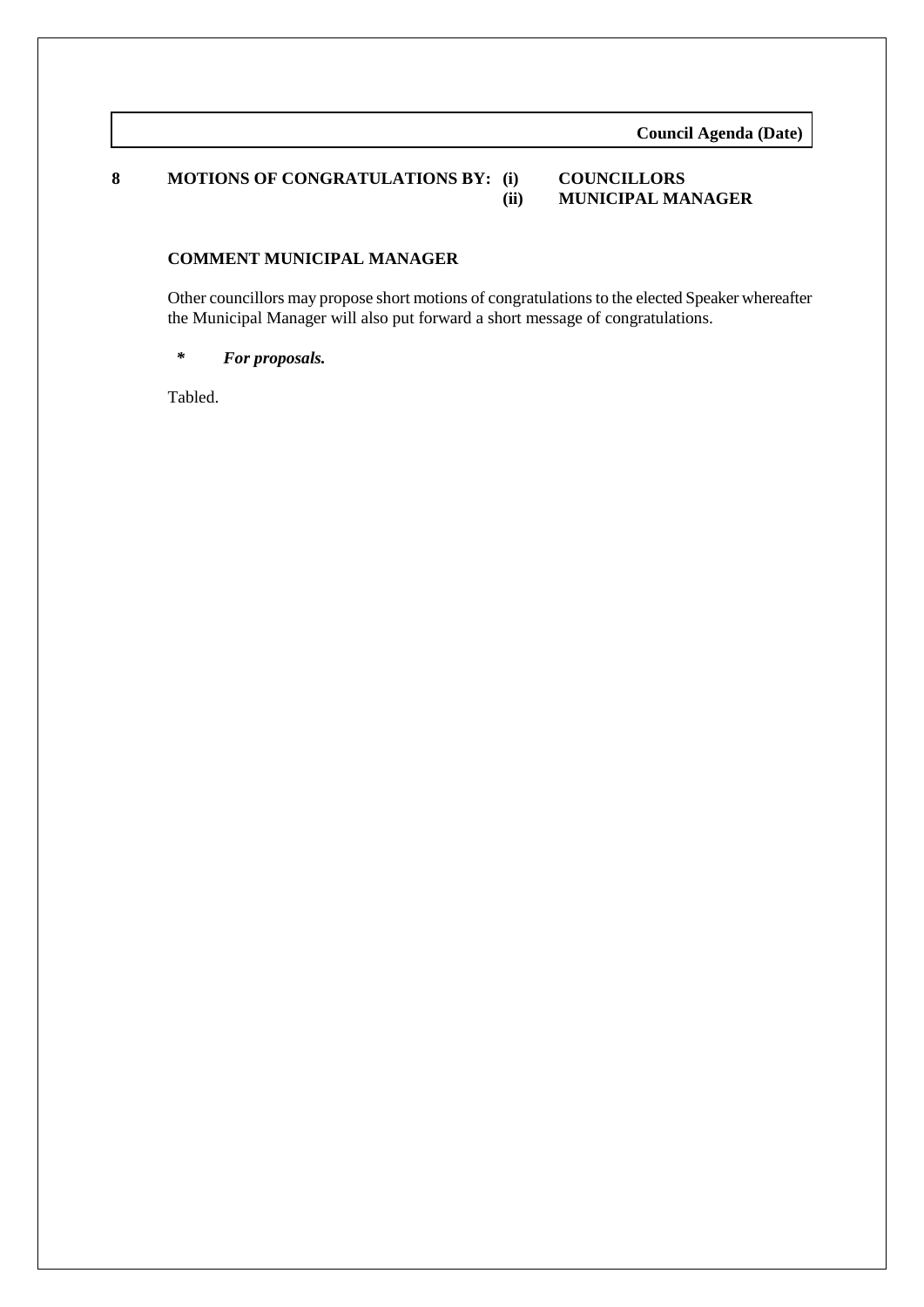#### **9 ELECTION OF MEMBERS OF THE EXECUTIVE COMMITTEE**

#### **COMMENT MUNICIPAL MANAGER**

In terms of chapter 4 (Part 1), section 42 (1) and section 45 of the Local Government: Municipal Structures Act 117 of 1998, the municipality may establish an Executive Committee.

Section 42 (2) stipulates that, if a municipality of a type referred to in section 42 (1), chooses to establish an Executive Committee, the provisions of this Part apply. (Chapter 4[Part 1] stipulates various legal requirements which will be elaborated on – see below)

#### **EXECUTIVE COMMITTEE**

#### **COMPOSITION IN TERMS OF AN ELECTION**

- i) If the council establishes an Executive Committee, it must elect a number of councillors necessary for effective and efficient government, provided that no more than 20 % of the councillors or 10 councillors, which ever is the least, are elected. An executive committee may not have less than 3 members (section 43 (1) of Local Government: Municipal Structures Act, 117 of 1998).
- ii) An Executive Committee must be composed in such a way that parties and interests represented in the municipal council are represented in the executive committee in substantially the same proportion they are represented in the council. (section 43 (2) of Local Government: Municipal Structures Act, 117 of 1998).
- iii) A municipal council must elect the members of its executive committee from among its members.

#### **FUNCTIONS AND POWERS OF EXECUTIVE COMMITTEES**

- 1. An executive committee is
	- a) the principal committee of the council of a municipality of a type that is entitled to establish an executive committee; and
	- b) the committee of a municipal council which receives reports from the other committees of the council and which must forward these reports together with its recommendations to the council when it cannot dispose of the matter in terms of its delegated powers.
- 2. The executive committee must
	- a) identify the needs of the municipality;
	- b) review and evaluate those needs in order of priority;
	- c) recommend to the municipal council strategies, programmes and services to address priority needs through the integrated development plan and estimates of revenue and expenditure, taking into account any applicable national and provincial development plans; and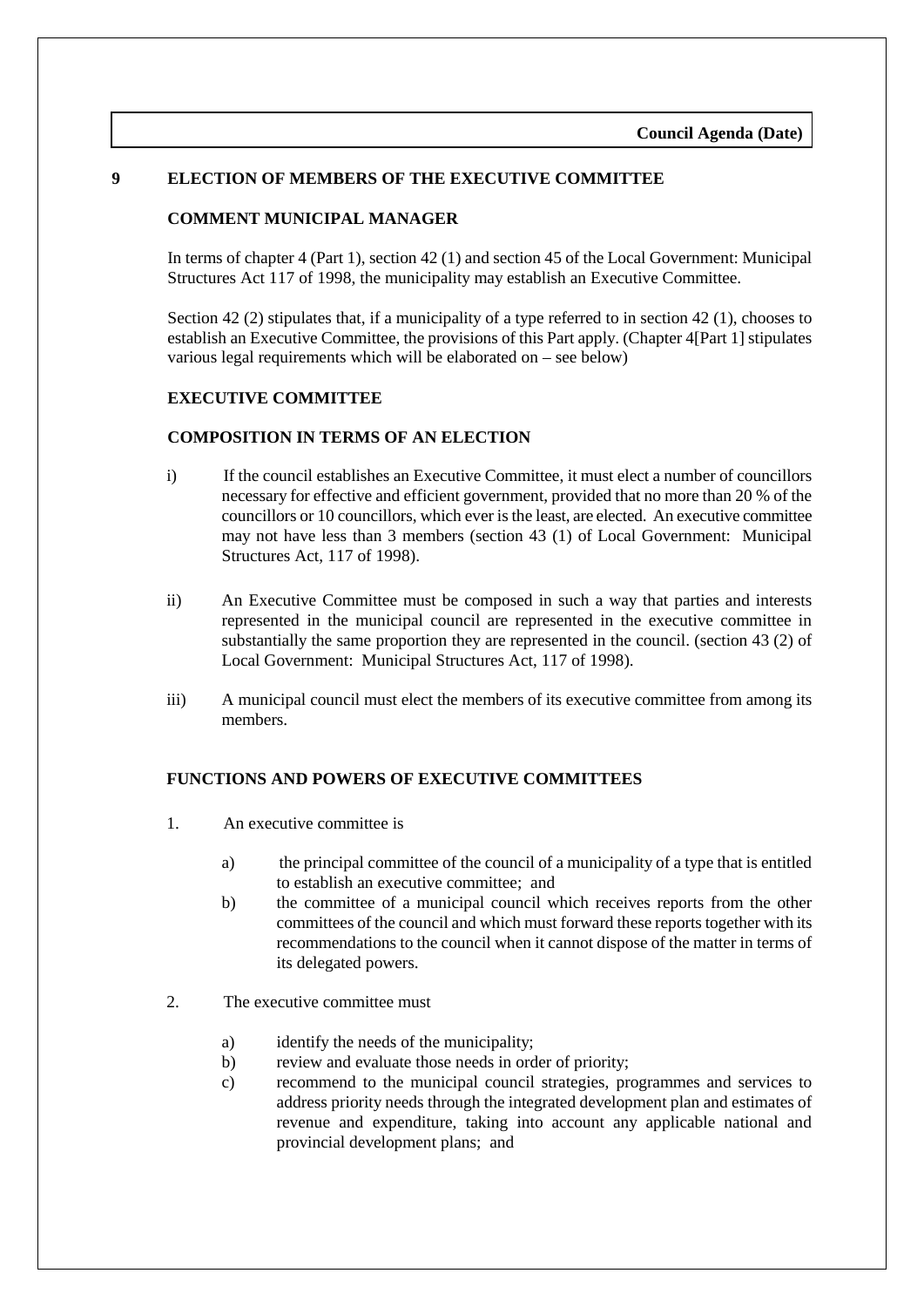- d) recommend or determine the best methods, including partnership and other approaches, to deliver those strategies, programmes and services to the maximum benefit of the community.
- 3. The executive committee in performing its duties must
	- a) identify and develop criteria in terms of which progress in the implementation of the strategies, programmes and services referred to in subsection (2)(c) can be evaluated, including key performance indicators which are specific to the municipality and common to local government in general;
	- b) evaluate progress against the key performance indicators;
	- c) review the performance of the municipality in order to improve
		- i) the economy, efficiency and effectiveness of the municipality;
		- ii) the efficiency of credit control and revenue and debt collection services; and
		- iii) the implementation of the municipality's by-laws;
	- d) monitor the management of the municipality's administration in accordance with the policy directions of the municipal council;
	- e) oversee the provision of services to communities in the municipality in a sustainable manner;
	- f) perform such duties and exercise such powers as the council may delegate to it in terms of section 32;
	- g) annually report on the involvement of communities and community organisations in the affairs of the municipality; and
	- h) ensure that regard is given to public views and report on the effect of consultation on the decisions of the council.
- 4. An executive committee must report to the municipal council on all decisions taken by the committee.
- *\* For election.*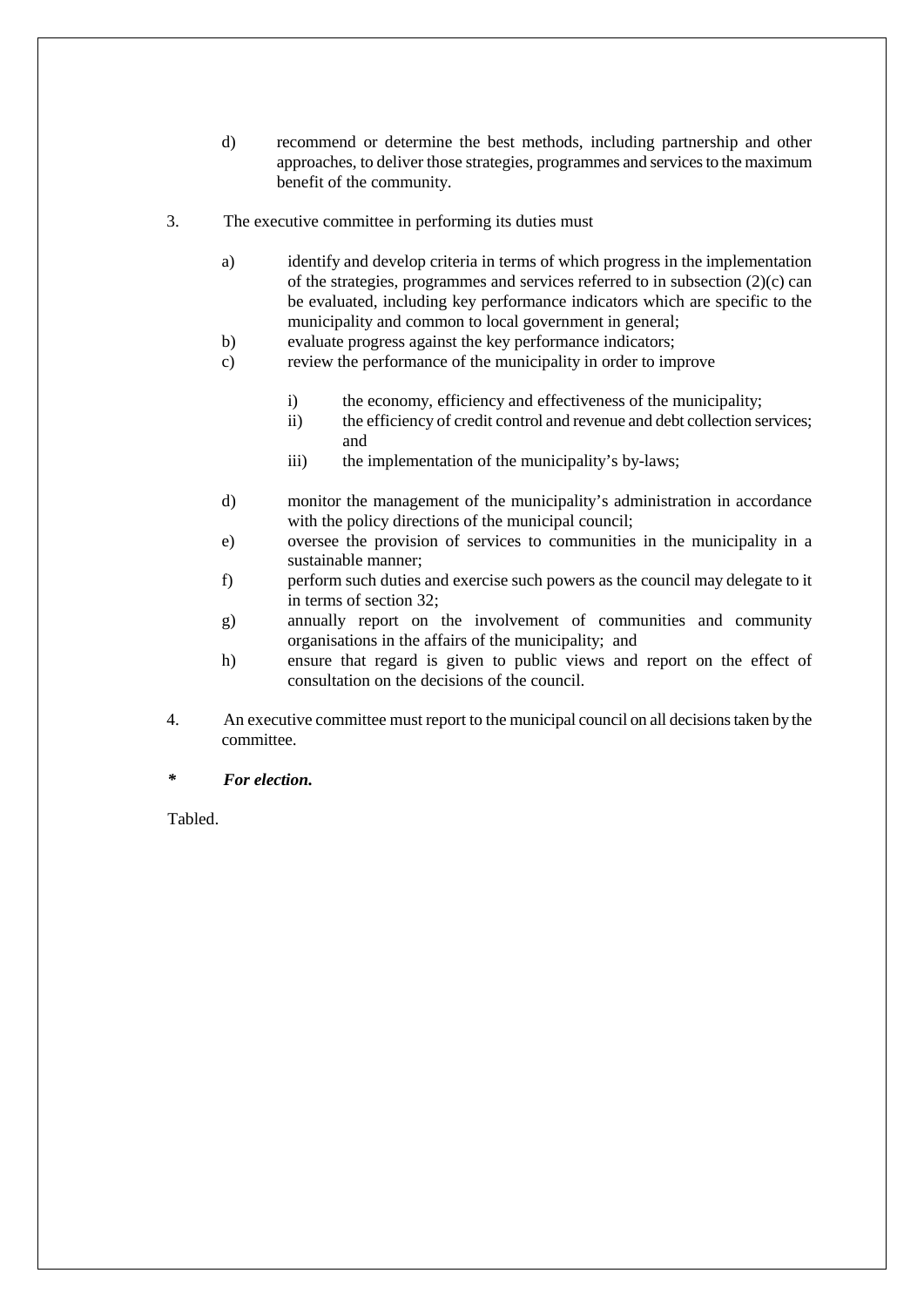#### **10 ELECTION OF MAYOR**

#### **1. PROCEDURES FOR THE ELECTION OF MAYOR**

In terms of section 48 (1) of the Local Government: Municipal Structures Act 117 of 1998, the municipal council must elect a member of its Executive Committee as the Mayor, and, if the M.E.C. for Local Government in the Province so approves, another member of the executive committee as the deputy Mayor, of the municipality. (The election of a Mayor and deputy Mayor takes place when the executive committee is elected or when it is necessary to fill a vacancy.)

#### **2. FUNCTIONS AND POWERS OF MAYORS**

- 1. The Mayor of a municipality
	- (a) presides at meetings of the executive committee; and
	- (b) performs the duties, including any ceremonial functions, and exercises the powers delegated to the Mayor by the municipal council or the executive committee.
- 2. The deputy Mayor exercises the power and performs the duties of the Mayor if the Mayor is absent or not available or if the office of the Mayor is vacant. The Mayor may delegate duties to the deputy Mayor.
- 3. The following procedure applies to the election of the Mayor In terms of section 48(1) of the Local Government: Municipal Structures Act, 117 of 1998.
	- (a) The person presiding must call for the nomination of candidates at the meeting.
	- (b) A nomination must be made on the attached form (*ANNEXURE B*).
	- (c) Two councillors must sign the form.
	- (d) Nominated person must indicate acceptance by signing either the nomination form or any other form of written confirmation.
	- (e) The person presiding must announce the names of the persons who have been nominated as candidates. No debate is allowed on the nominations.
	- (f) If only one candidate is nominated, the person presiding must declare that candidate elected.
	- (g) If more than one candidate is nominated, the following will apply:
		- i) a vote must be taken at the meeting by secret ballot;
		- ii) each councillor present at the meeting may cast one vote;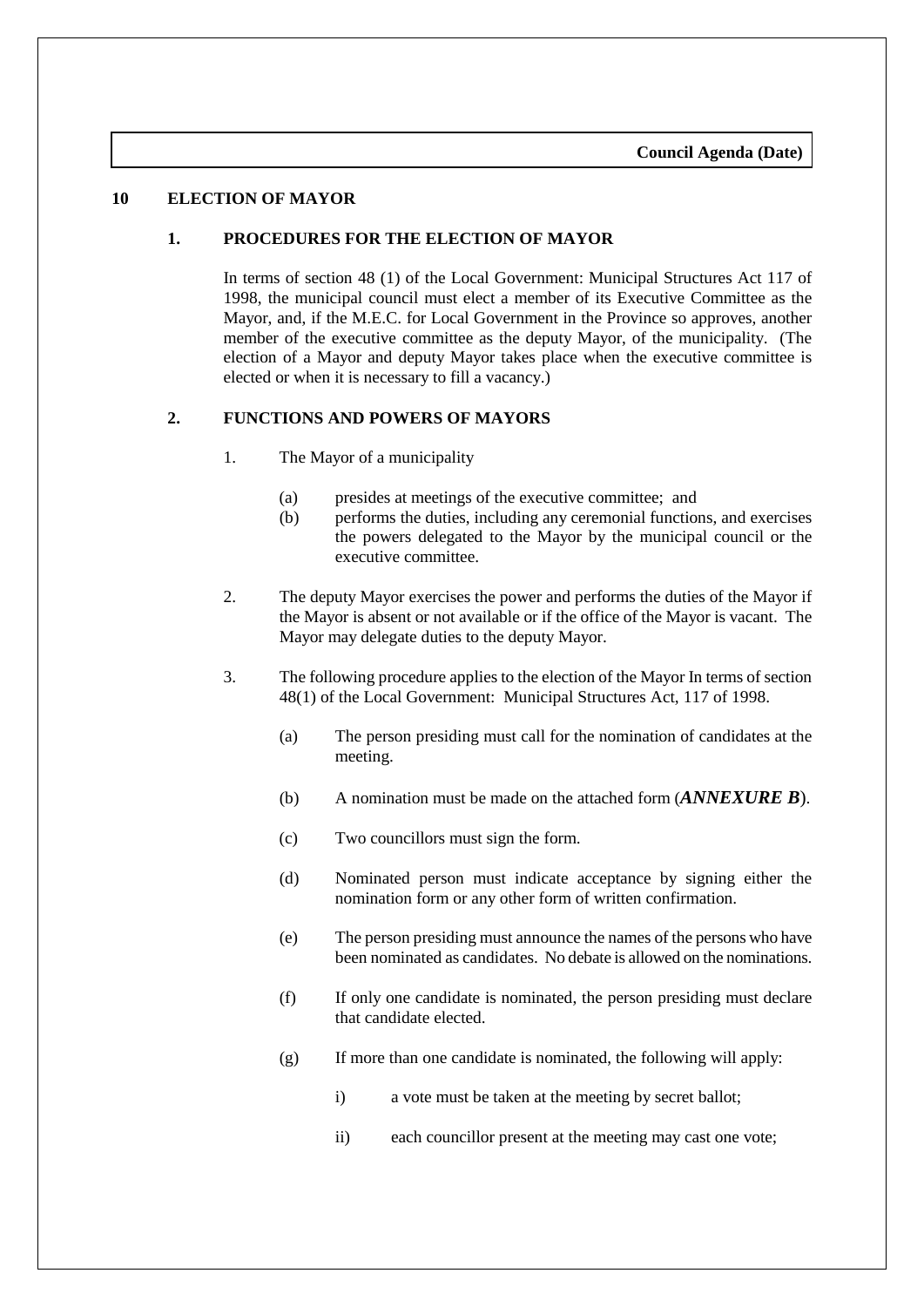- iii) the person presiding must declare elected the candidate who receives a majority of the votes.
- (h) If no candidate receives a majority of the votes, the candidate who receives the lowest number of votes must be eliminated and a further vote taken on the remaining candidates in accordance with item (g) above. This procedure must be repeated until a candidate receives a majority of the votes.

If two or more candidates have the lowest number of votes, a separate vote must be taken on those candidates, and repeated as often as may be necessary to determine which candidate is to be eliminated.

- (i) If only two candidates are nominated, or if only two candidates remain after an elimination procedure has been applied, and those two candidates receive the same number of votes, a further meeting must be held within 7 days at a time determined by the person presiding.
- (j) If a further meeting is held In terms of (i) above the procedure prescribed above must be applied at the mentioned further meeting as if it was the first meeting for the election in question.
- *\* For election.*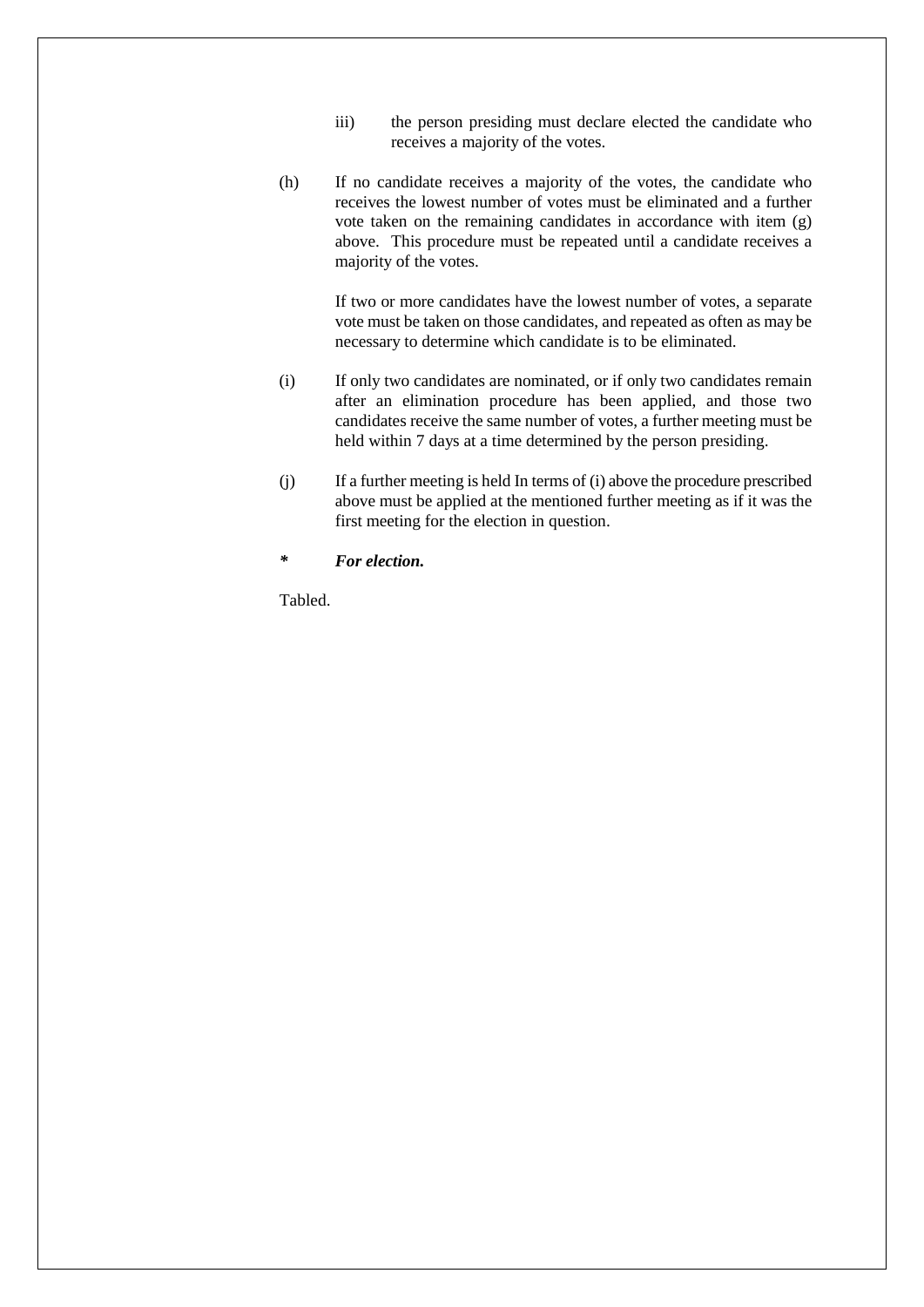# **11 DESIGNATION OF FULL TIME COUNCILLORS**

- **(i) SPEAKER (ii) MAYOR (iii)**
- **(iv)**
- **(v)**

#### **COMMENT MUNICIPAL MANAGER**

In terms of the establishment notice (as amended) the positions of …………………….. may be designated as full time by the council. (paragraph of Provincial Notice  $N^{\circ}$ .... of 28 September 2000 as amended by Provincial Notice N<sup>o. ...</sup> of .................) (*The amendment notice also changed the system of the municipality from a "plenary executive system combined with a ward participatory system" to a "collective executive system combined with a ward participatory system.)- (Optional – not to be included if system has not changed) (The municipal manger must however confirm the type of municipality established)*

#### **(i) SPEAKER**

Attached as *ANNEXURE C(1)* is a report pertaining to the functions of municipal speakers.

#### **(ii) MAYOR**

#### **FUNCTIONS AND POWERS OF MAYORS**

- 1. The Mayor of a municipality
	- (a) presides at meetings of the executive committee; and
	- (b) performs the duties, including any ceremonial functions, and exercises the powers delegated to the Mayor by the municipal council or the executive committee.

Attached as *ANNEXURE C(2)* is a Mayoral Handbook Guidelines indicating further extensive functions of the Mayor.

*\* For designation.*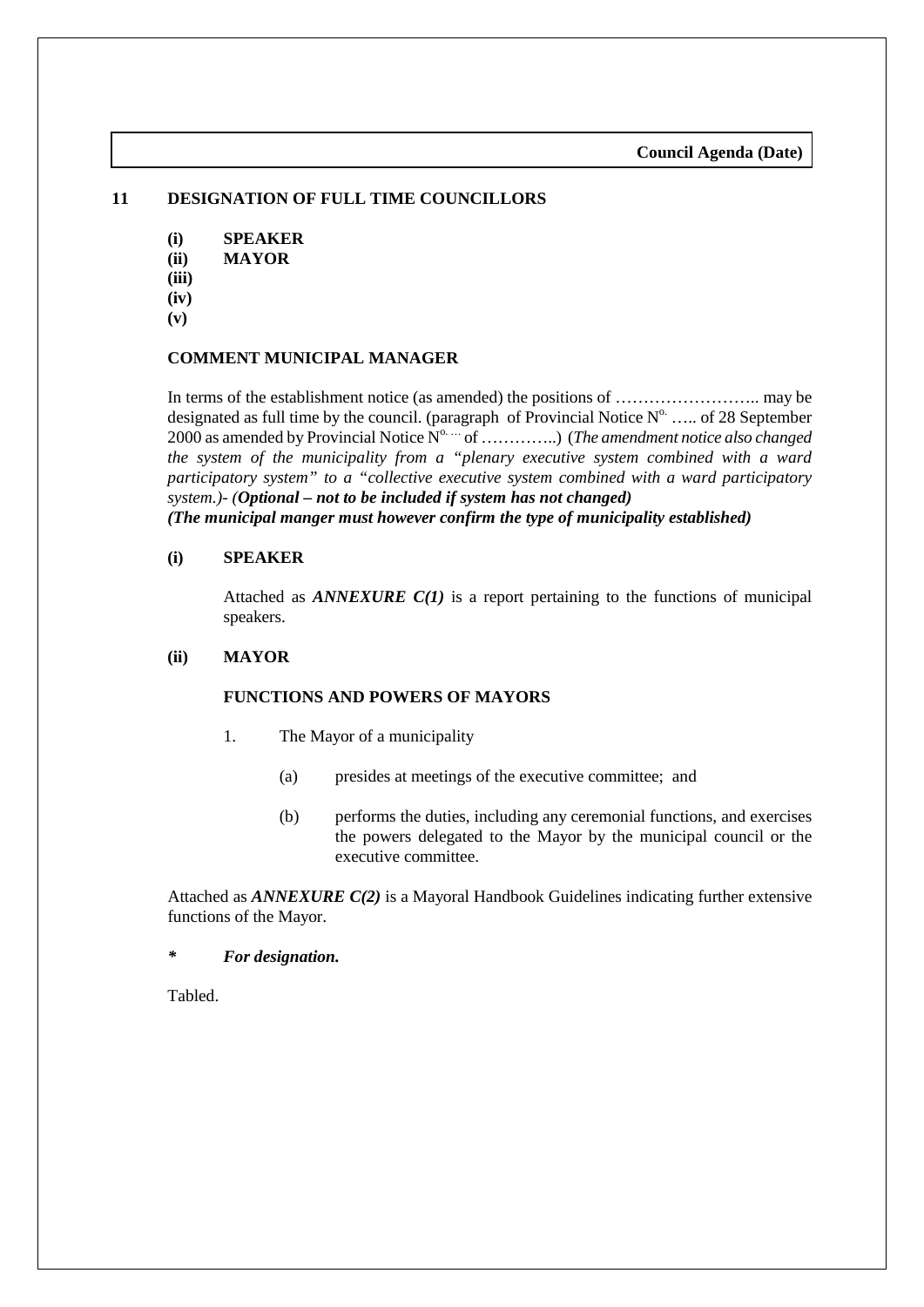#### **12 ELECTION OF THE REPRESENTATIVES IN ……………………….. MUNICIPALITY**

#### **COMMENT MUNICIPAL MANAGER**

In terms of Provincial Notice 176 of 13 July 2009 (as corrected in Provincial Gazette No. 3 of 8 April 2011 the municipality is represented by ……… councillors in the ………………… District Municipality. The appointment of the council representatives must, In terms of section  $23(1)(b)$  of the Local Government: Municipal Structures Act 117 of 1998, take place In terms of the following procedures:

- 1. The Chief Electoral Officer must manage the election of representatives of a local council to the district council. (Section 16(1) of Schedule 2 of the Local Government: Municipal Structures Act 117 of 1998). In effect the Municipal Electoral Officer (Municipal Manager) will manage the election.
- 2. The council has been awarded …….. seats in the district municipality. The council must elect its representatives in accordance with the procedures set out in items 3 - 8 as follows:
- 3. (a) Every party or independent ward councillor may submit a candidates list containing the names of councillors, accompanied by a written acceptance by each listed candidate. A list should ideally contain a number of names equal to, or more than, the number of seats reflected in 2. above.

(Attached as *ANNEXURE D* is a pro-forma of such a candidates list).

- (b) A party or independent ward councillor may not submit more than one list.
- (c) The names of the candidates must appear on the list in order of preference, starting with the first in order of preference and ending with the last.
- (d) The name of a councillor may appear on one list only.
- (e) Every party or independent ward councillor must seek to ensure that 50 % of the candidates on the candidates list are women and that women and men candidates are evenly distributed through the list.
- 4. Each councillor may cast one vote for one list only.
- 5. The quota of votes for a seat to the district council must be determined in accordance with the following formula (fractions to be disregarded):
	- $A + 1$ B

Where-

- A represents the number of members of the local council; and
- B represents the number of seats that the local council has been awarded on the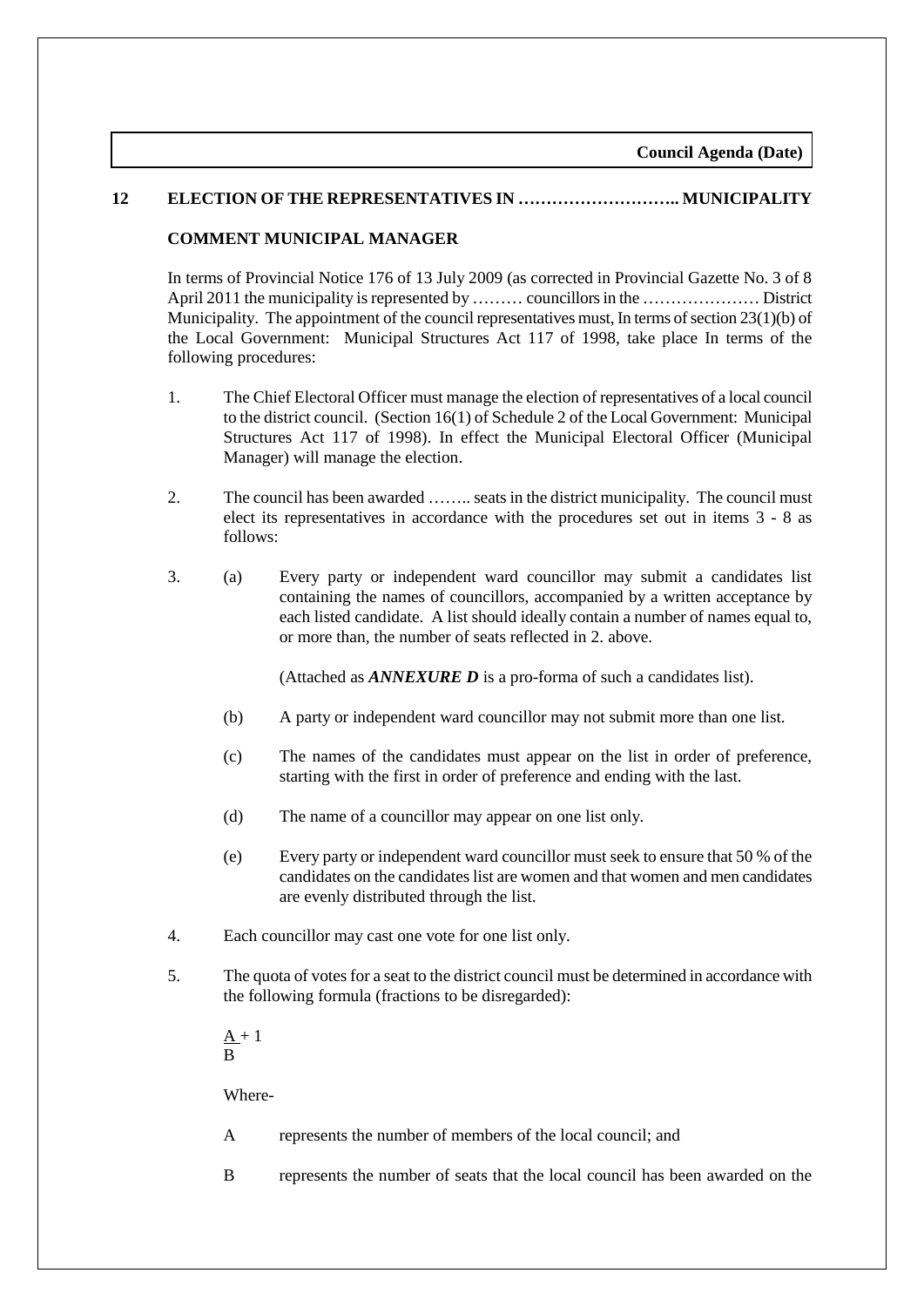district council.

- 6. (a) The number of votes cast in favour of each list must be divided by the quota of votes for a seat and the result is the number of seats allocated to that list.
	- (b) If the calculation in (a) above gives a surplus, that surplus must compete with other similar surpluses of any other lists, and any seat or seats not allocated under (a) must be awarded in sequence of the highest surplus.
	- (c) If the surplus on one list is equal to the surplus on any other list, the seat or seats must be awarded in sequence of the highest number of votes cast for those lists.
- 7. The Chief Electoral Officer, in accordance with the order of preference on a list, must select the number of candidates from the list that is equal to the number of seats allocated to that list.
- 8. In the case of a list containing fewer names than the number of seats allocated to that list, the following applies:
	- (a) The Chief Electoral Officer must, in writing, immediately notify the party or councillor concerned of the exact shortfall and request that party or councillor to deliver a list supplemented by the name or names of one or more eligible candidates.
	- (b) Immediately upon receipt of the list referred to in (a), the Chief Electoral Officer must allocate the number of representatives, in the order of preference on the list.
	- (c) Subject to (d) below
		- i) if the party concerned has ceased to exist or the councillor concerned is no longer a councillor, the seat or seats must remain unfilled;
		- ii) if the party or councillor concerned does not deliver a supplemented list, the seat or seats remain unfilled until the party or the councillor delivers a list;
		- iii) if the party or councillor concerned delivers a supplemented list containing fewer names than the number of seats to be filled from that list, the seat or seats remain unfilled to the extent of the shortfall until party or councillor delivers a further list.
	- (d) Where seats are unfilled In terms of (c) i) above, and the vacancies render a quorum for the district municipal council impossible, the council forfeits the unfilled seats, and the seats must be filled within 14 days in accordance with the provisions of the Local Government: Municipal Structures Act 117 of 1998.
- *\* For election.*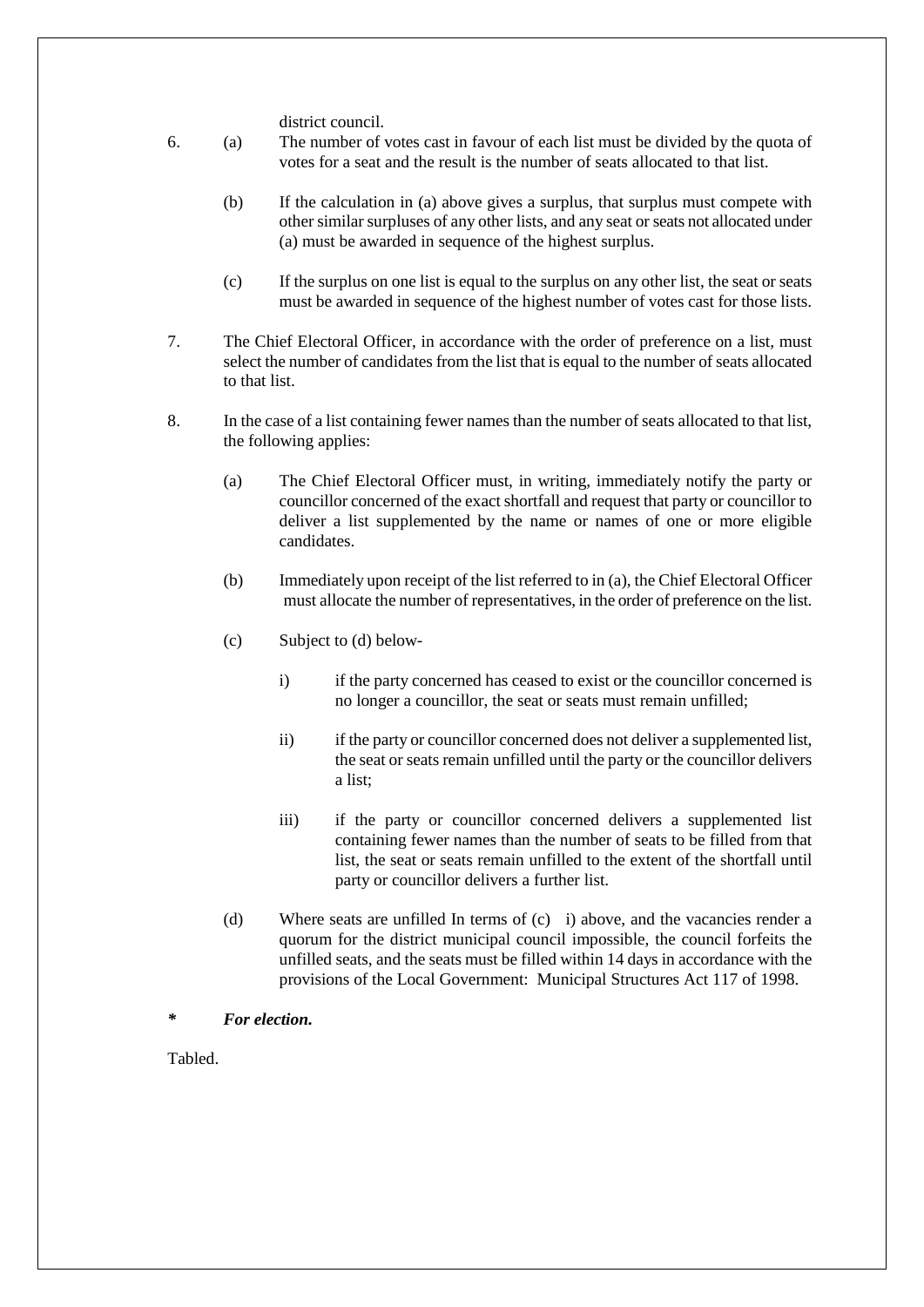#### **13 ELECTION OF OTHER COMMITTEES**

#### **COMMENT DIRECTOR: CORPORATE SERVICES**

The following committees were established by the previous council:

#### **SOCIAL DEVELOPMENT COMMITTEE**

- **1. Human Settlement (Infrastructure Services, Housing, Sites, Land & Community Services)**
- **2. Planning**
- **3. Rural Development**

#### **GOVERNANCE & ADMINISTRATION COMMITTEE**

- **1. IDP**
- **2. Finance**
- **3. Human Resouce**

#### **ECONOMIC, EMPLOYMENT & INVESTMENT COMMITTEE**

- **1. Local Economic Development**
- **2. Tourism**
- **3. Agriculture**
- **4. Transport**
- **5. Environment**

#### **JUSTICE, CRIME PREVENTION & SECURITY COMMITTEE**

**1. Safety & Security incorporating Community Policing Forum, Disaster management and Cross-Border crimes WELFARE COMMITTEE**

**1. Health & Social Services HUMAN DEVELOPMENT COMMITTEE**

**1. Youth, Gender & Education SPORTSCOMMITTEE**

**1. Sports, Arts & Culture EXECUTIVE COMMITTEE**

**1. Executive Services**

**2. Policy & Strategy**

#### **AUDIT COMMITTEE**

\*Comments pertaining to Performance Audit Committee:

• Regulation 14 (2) (a) of the Local Government: Municipal Planning and Performance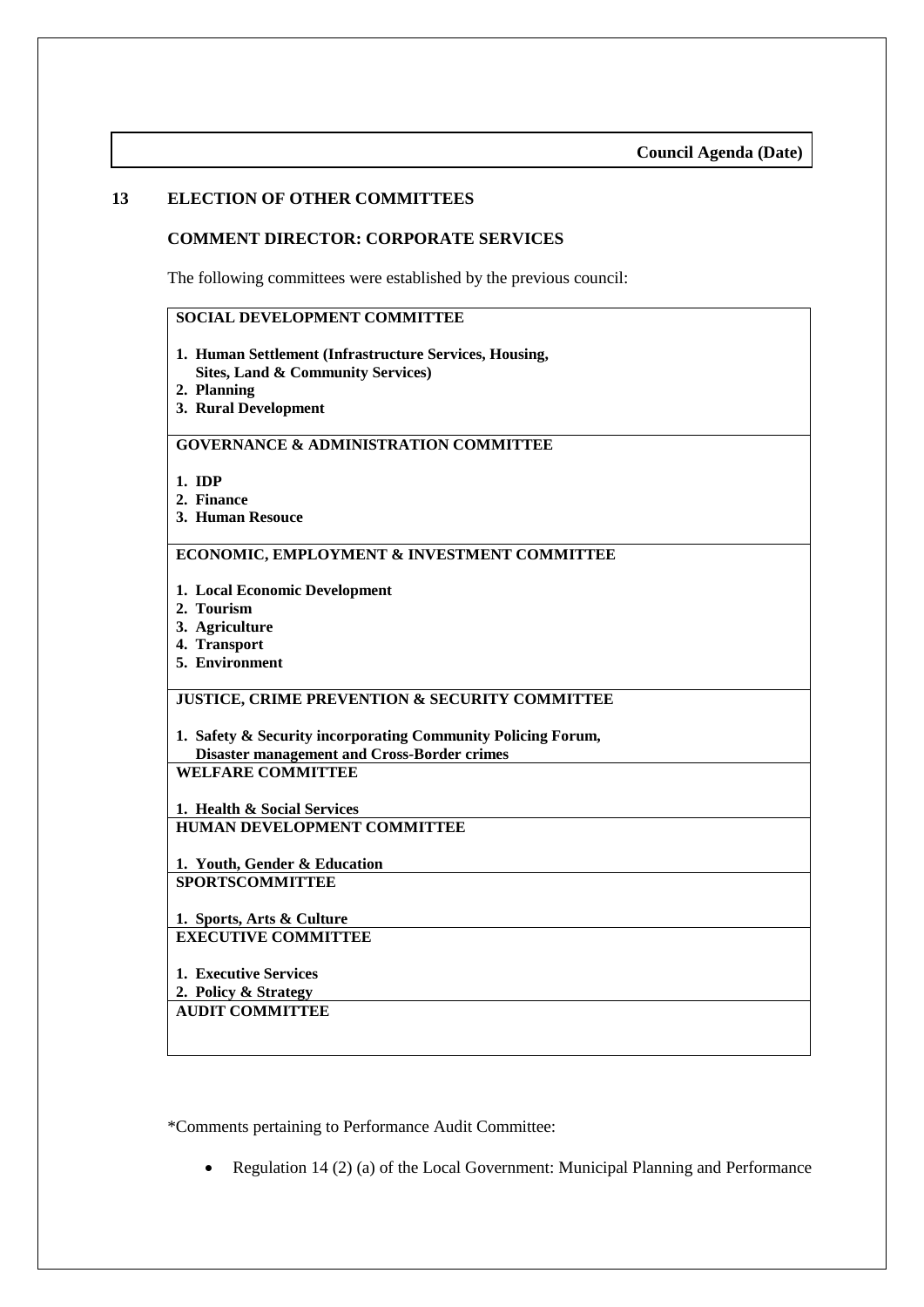Management Regulations No. R. 796 / 24 August 2001 (Government Gazette 22605) stipulates that a municipality must annually appoint and budget for a performance audit committee consisting of at least three (3) members, the majority of which may not be involved in the municipality as a councillor or an employee.

- Regulation 14 (2) (c) of the Local Government: Municipal Planning and Performance Management Regulations No. R. 796 / 24 August 2001 (Government Gazette 22605) stipulates that a municipality may utilize any audit committee established In terms of other applicable legislation as the performance audit committee envisaged in paragraph (a), in which case the provisions of this sub-regulation, read with the necessary changes, apply to such an audit committee.
- **\*** *For election.*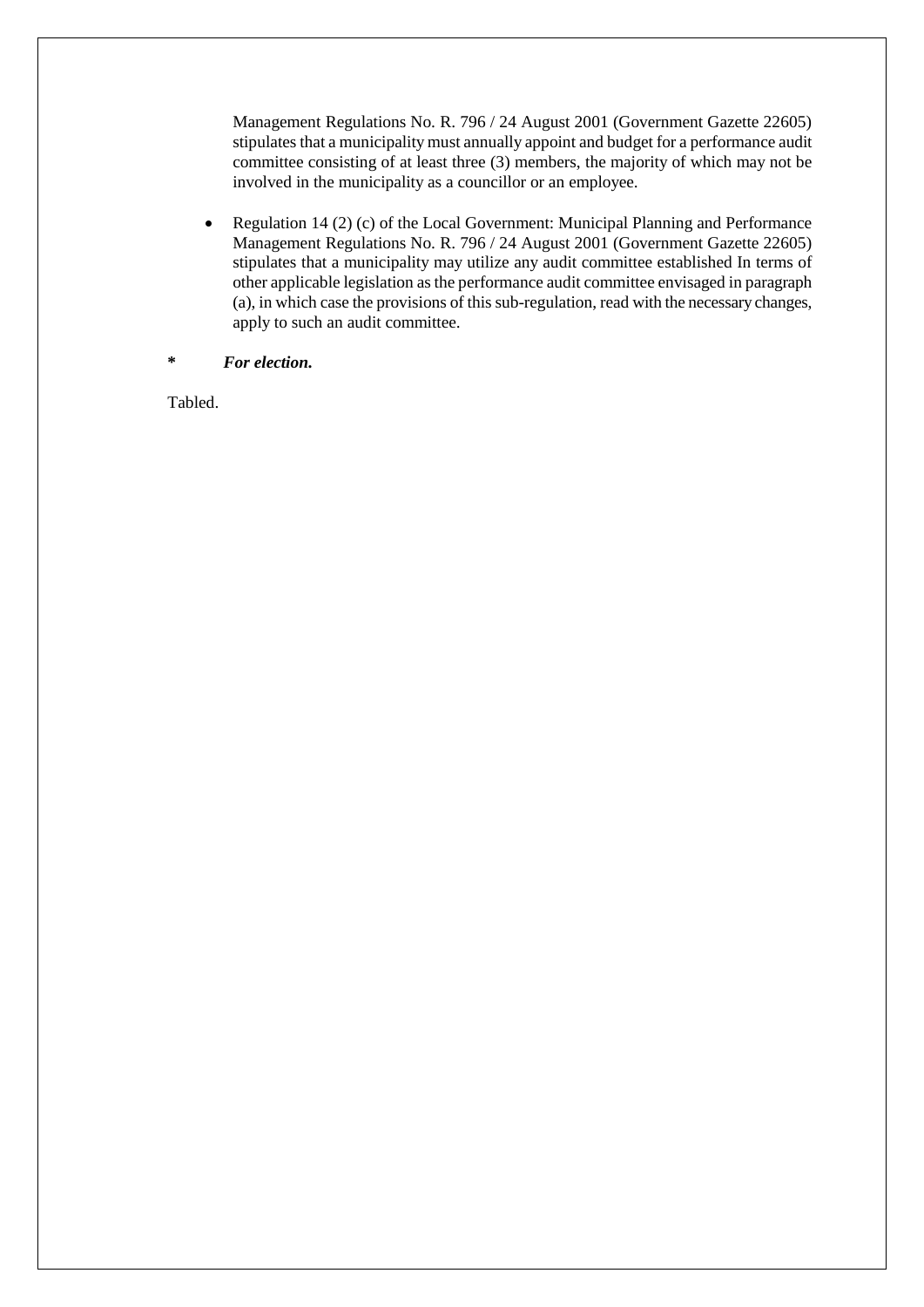#### **14 ELECTION OF REPRESENTATIVE IN THE EXECUTIVE COMMITTEE OF THE SOUTH AFRICAN LOCAL GOVERNMENT ASSOCIATION (SALGA) (FREE STATE)**

#### **COMMENT MUNICIPAL MANAGER**

South African Local Government Association (SALGA [Free State]) is the only recognised organisation representing municipalities in the Free State. Services rendered/tasks are as follows:

- (a) Represent municipalities in the legislative and policy processes of the national and provincial governments on matters relating to Local Government.
- (b) Is a division of the South African Local Government Association (SALGA [National]) for the purpose of labour relations and in this capacity assist municipalities with human resources management issues by providing expert advice.
- (c) South African Local Government Association (SALGA) represents municipalities in the South African Local Government Bargaining Council (SALGBC) Free State division on matters of mutual concern between employers and employees.
- (d) Assist municipalities by providing advice, facilitating workshops, strategic planning and special research.

Every municipality that is a member must pay to South African Local Government Association (SALGA) a membership fee calculated at a rate of 0,16 % of a municipality's income during the immediately preceding financial year. Because South African Local Government Association (SALGA) levies its membership fee during July of every year before the financial statements of municipalities have been drawn, it sends two invoices for membership fees each year. The first or provisional invoice is based on the latest available information. When the municipality has completed it financial statements for the immediately preceding financial year and there is an increase in the income from the previous year, an additional invoice is sent out.

Most of the services of South African Local Government Association (SALGA) are included in the municipality's annual membership fee.

The governing body of South African Local Government Association (SALGA) is its biennial conference which consists of delegates of all municipalities and which meets annually. During every year in which a conference is not held, a general council is held. The Provincial Executive Committee is empowered to deal with matters between conferences and general councils. The Provincial Executive Committee must meet at least three times a year. Between Provincial Executive Committee meetings the Provincial Management Committee exercises the powers and duties of South African Local Government Association (SALGA). The Provincial Management Committee consists of five office-bearers.

In terms of the constitution of South African Local Government Association (SALGA) every municipality is entitled to have one representative in the Provincial Executive Committee of South African Local Government Association (SALGA). As the SALGA constitution prescribes that the Provincial and National Conferences will be held with 60 and 90 days after elections respectively, the council must nominate representatives to attend the Provincial and National Conferences and also to serve on the various SALGA provincial working groups, which are the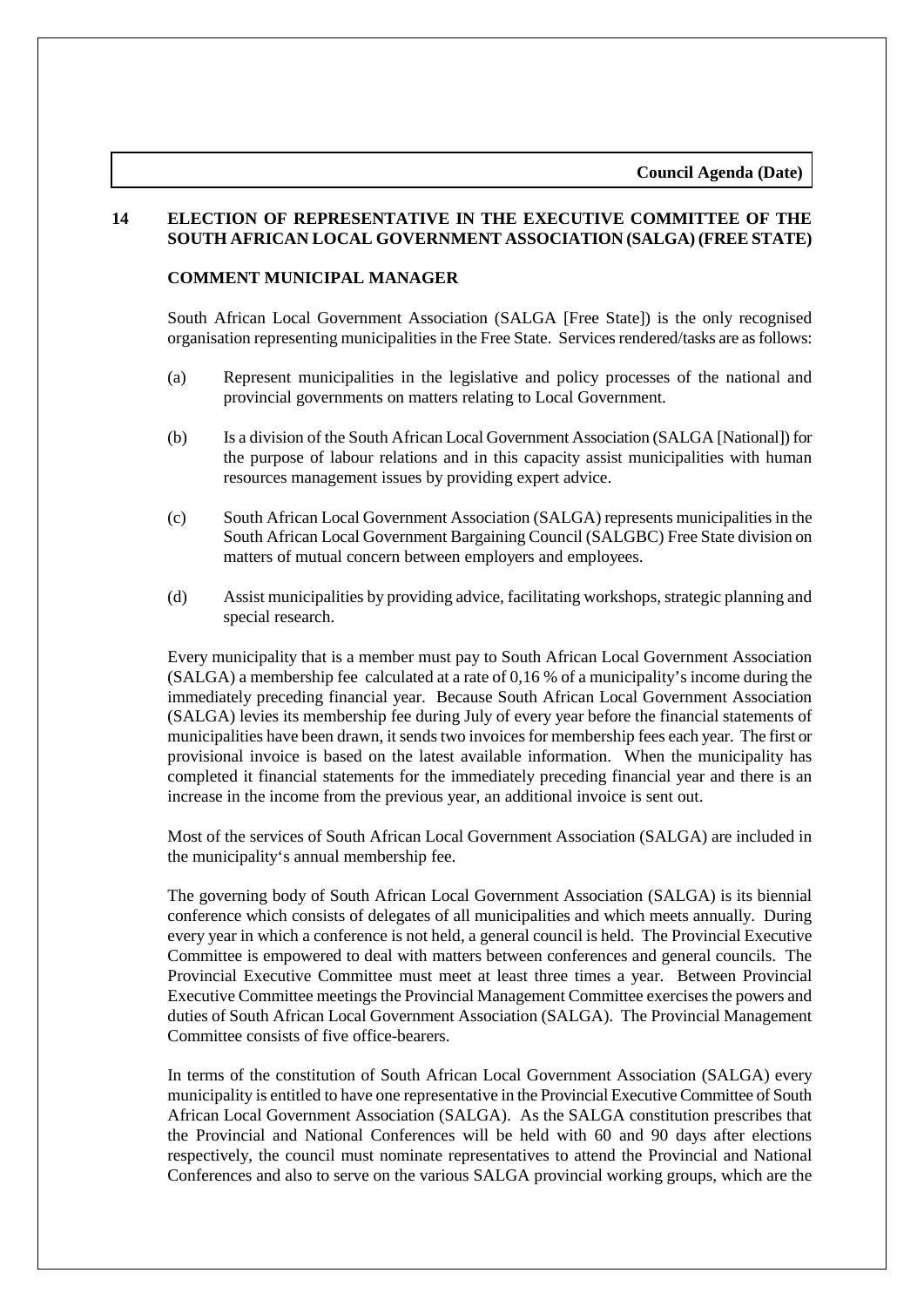#### following:

Economic Development Working Group; Municipal Finance and Administration Working Group; Social Development, Health and Safety Working Group; Municipal Services Working Group; Human Resources Development Working Group; and Governance, Inter-Governmental Relations and International Relations Working Group.

The council must elect said representative.

#### *\* For election.*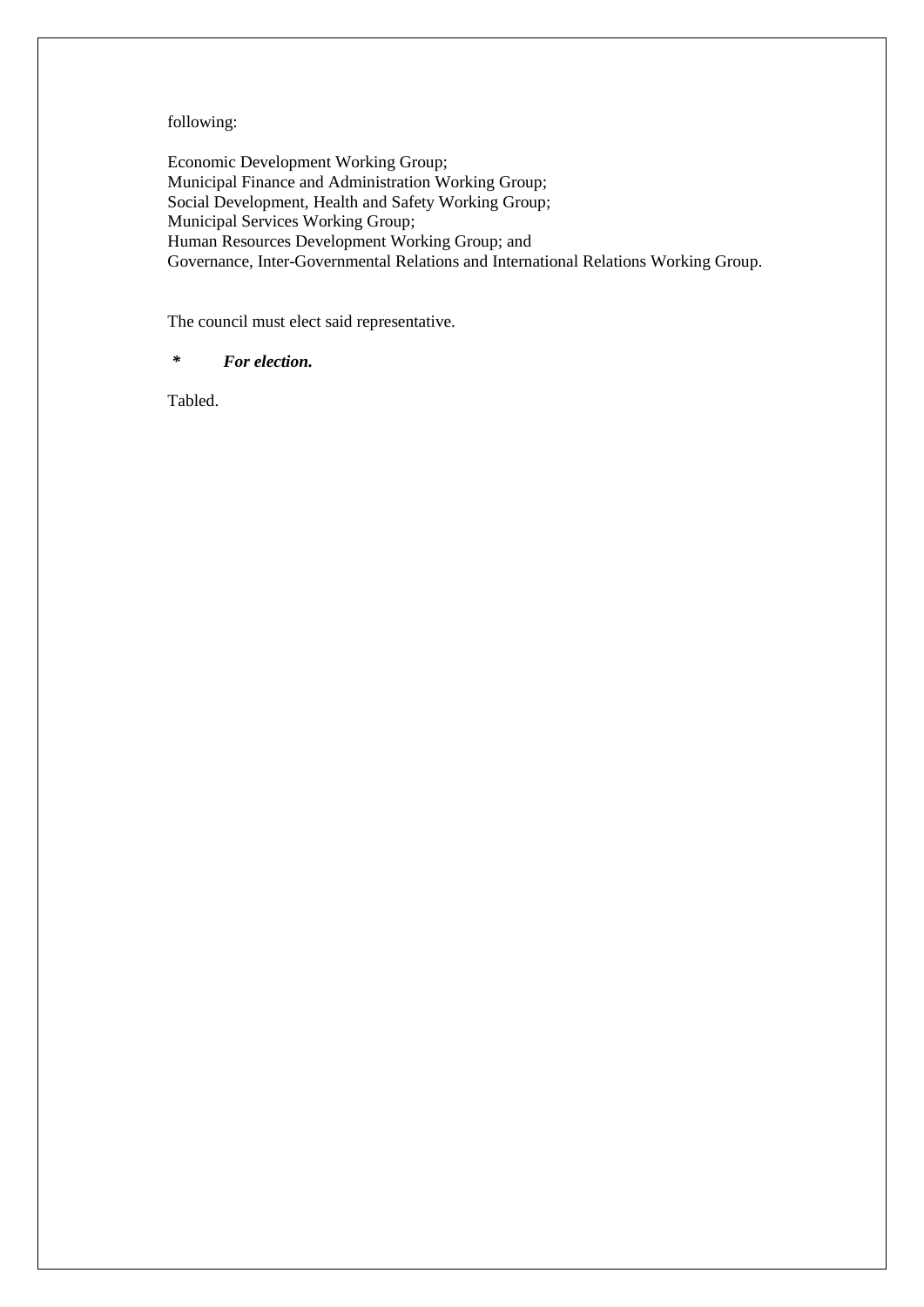**Council Agenda (Date)**

# **15 ELECTION OF REPRESENTATIVES ON PROVINCIAL AND DISTRICT IGR STRUCTURES**

The municipality must appoint representatives to participate in and represent the municipality in district and provincial IGR structures where such structures are operational.

# *\* For election.*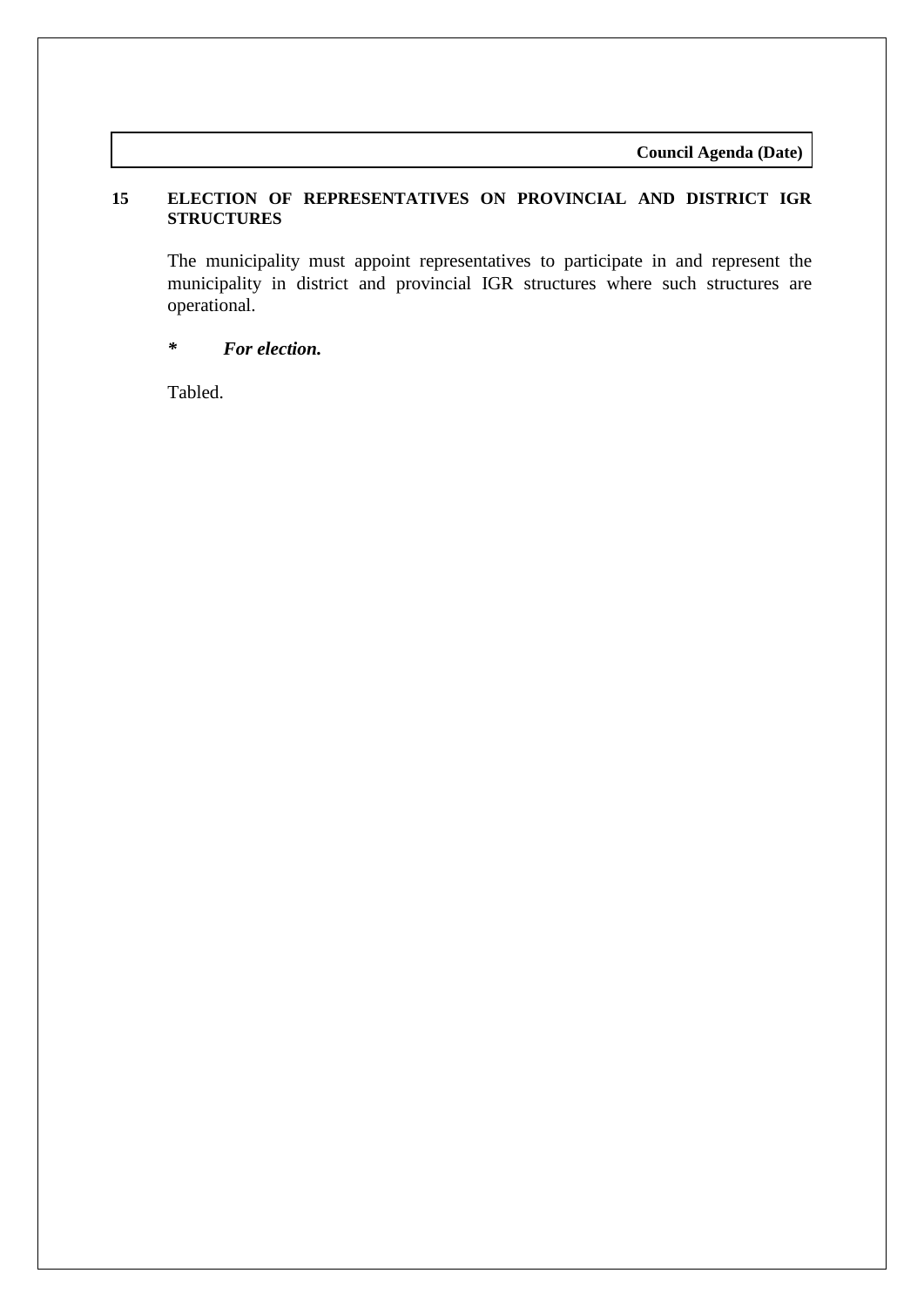#### **16 CODE OF CONDUCT FOR COUNCILLORS**

#### **COMMENT MUNICIPAL MANAGER**

Attached as *ANNEXURE E* is the mentioned code.

Councillors are requested to take note that the code is legally binding for councillors as part of the Local Government: Municipal Systems Act 32 of 2000.

\* *For notification.*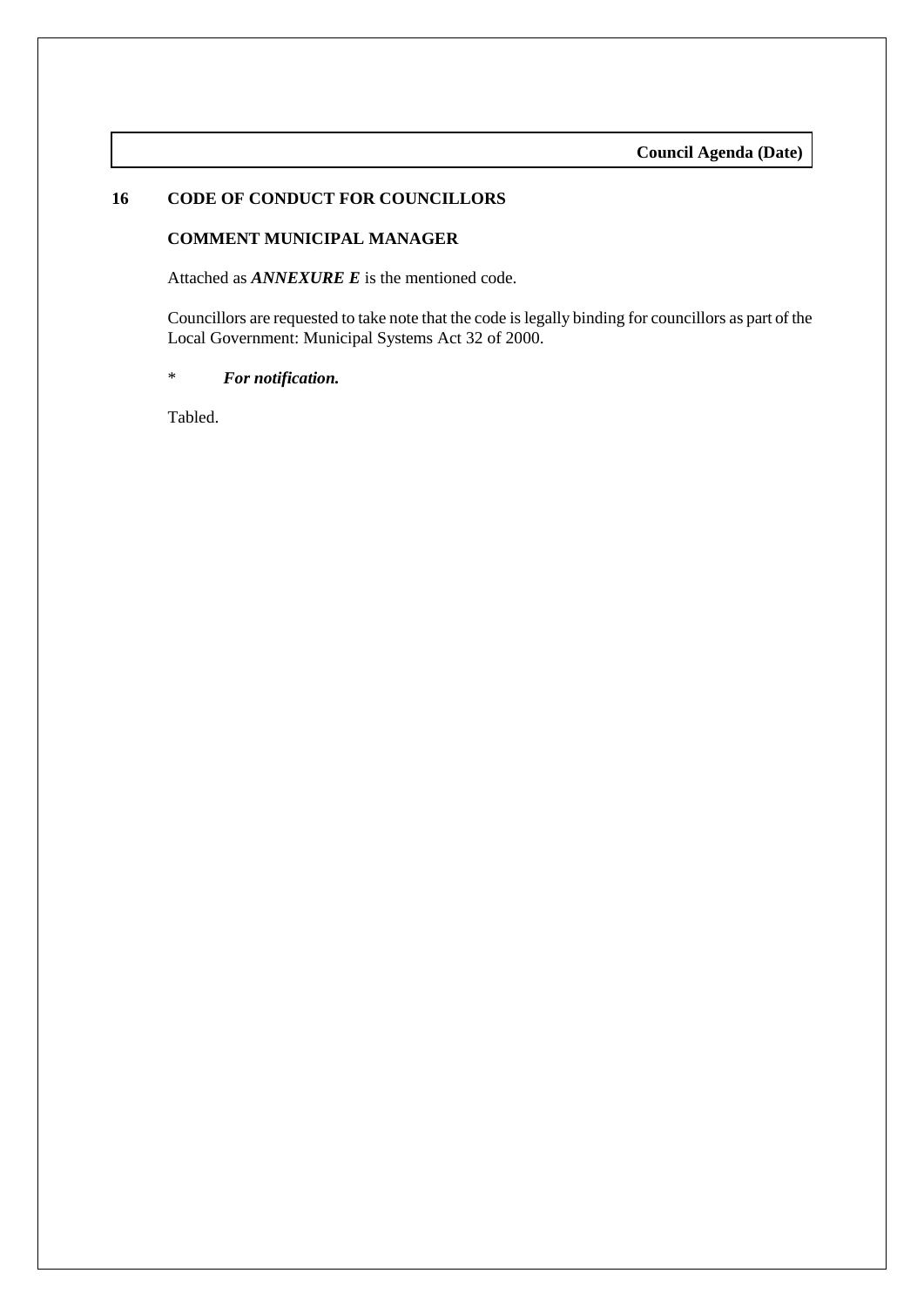# **17 STANDING RULES OF ORDER**

#### **COMMENT MUNICIPAL MANAGER**

Attached as *ANNEXURE F* is the Standing Rules and Order.

Councillors are requested to familiarise themselves with the above attached Rules and Orders.

\* *For notification.*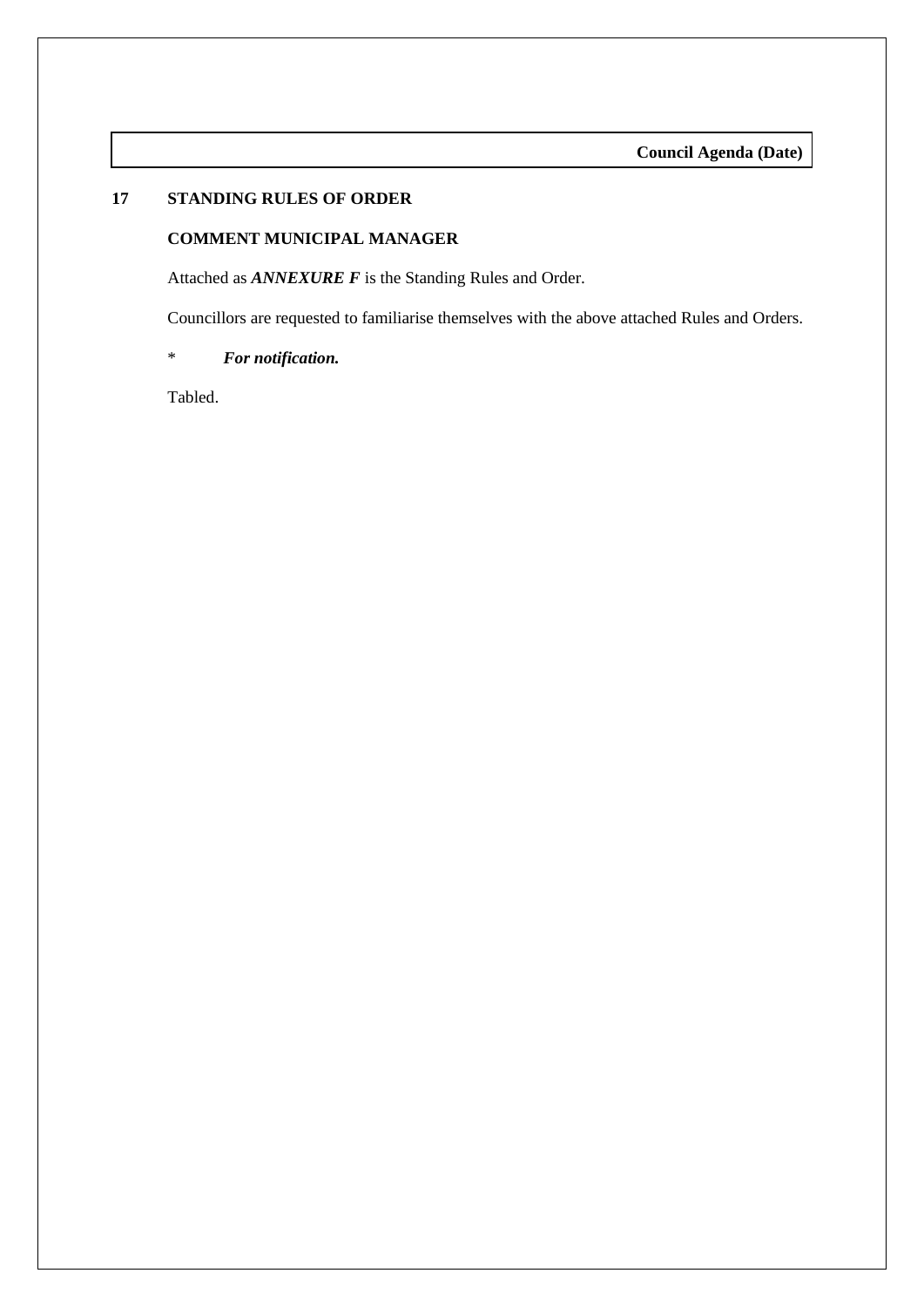**Council Agenda (Date)**

#### **18 REMUNERATION OF PUBLIC OFFICE BEARERS: DETERMINATION OF UPPER LIMITS OF SALARIES, ALLOWANCES AND BENEFITS OF DIFFERENT MEMBERS OF MUNICIPAL COUNCILS**

Attached as *ANNEXURE G* is a copy of the notice determining the upper limits on the remuneration of public office bearers published by the Minister of COGTA on 10 December 2010.

The notice and the implementation thereof should be explained to councillors, especially the implications of item 12, being the tax allowance in terms of section 8(1)(d) of the Income Tax Act.

*\* For notification.*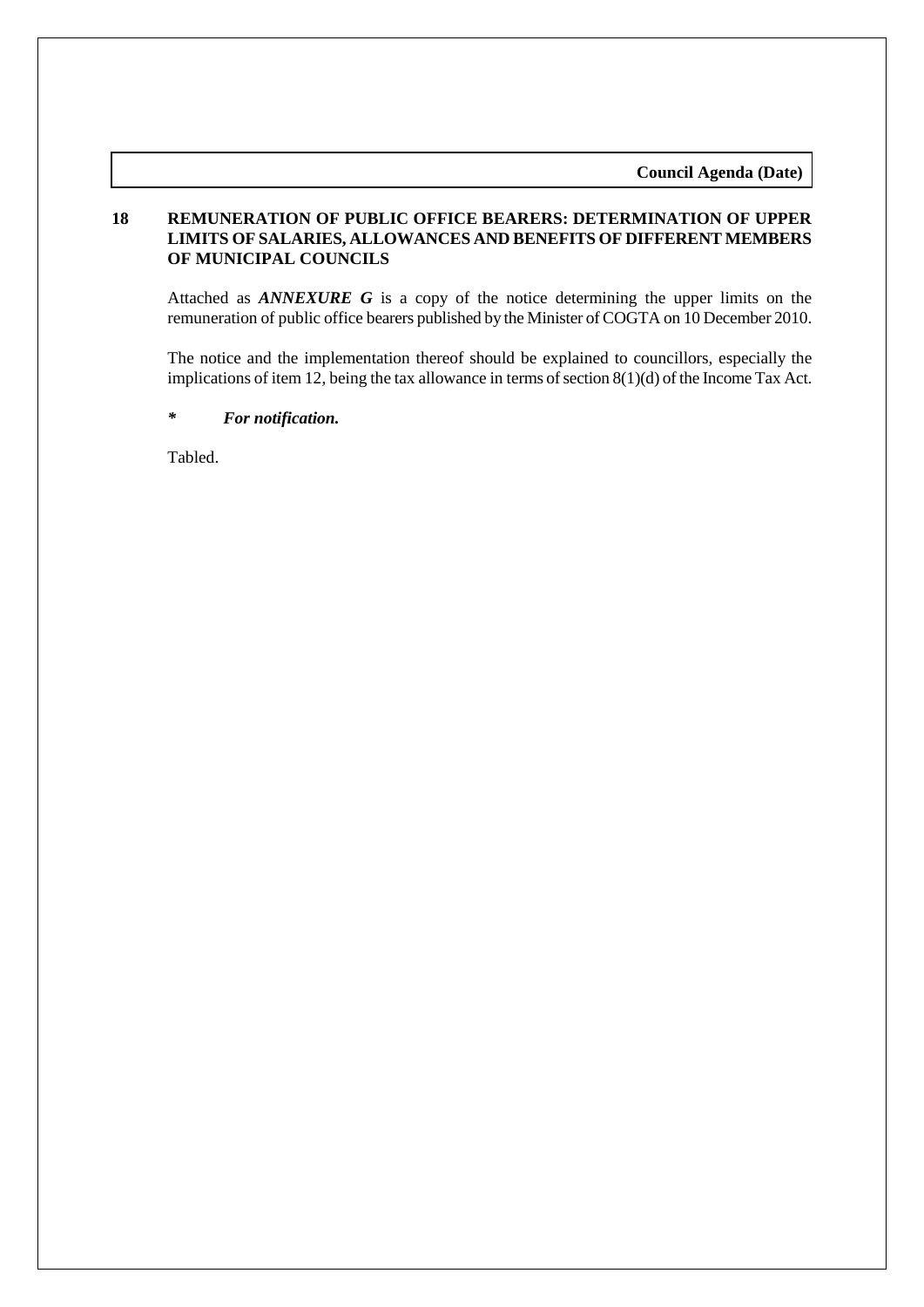# **19 .................. LOCAL MUNICIPALITY BUDGET: 2011/2012 and INTEGRATED DEVELOPMENT PLAN (I.D.P.) 2011/2012**

The Budget: 2011/2012 and the Integrated Development Plan: 2011/2012 for .................. Local Municipality was already approved at a council meeting held on ………….. The council resolution number for the Annual Budget 2011/2012 is …………………………… and the council resolution number for the IDP is …………………….

# *ADAPT THIS ITEM TO BE IN LINE WITH MFMA CIRCULARS 54 AND 55 ATTACHED*

*\* For notification.*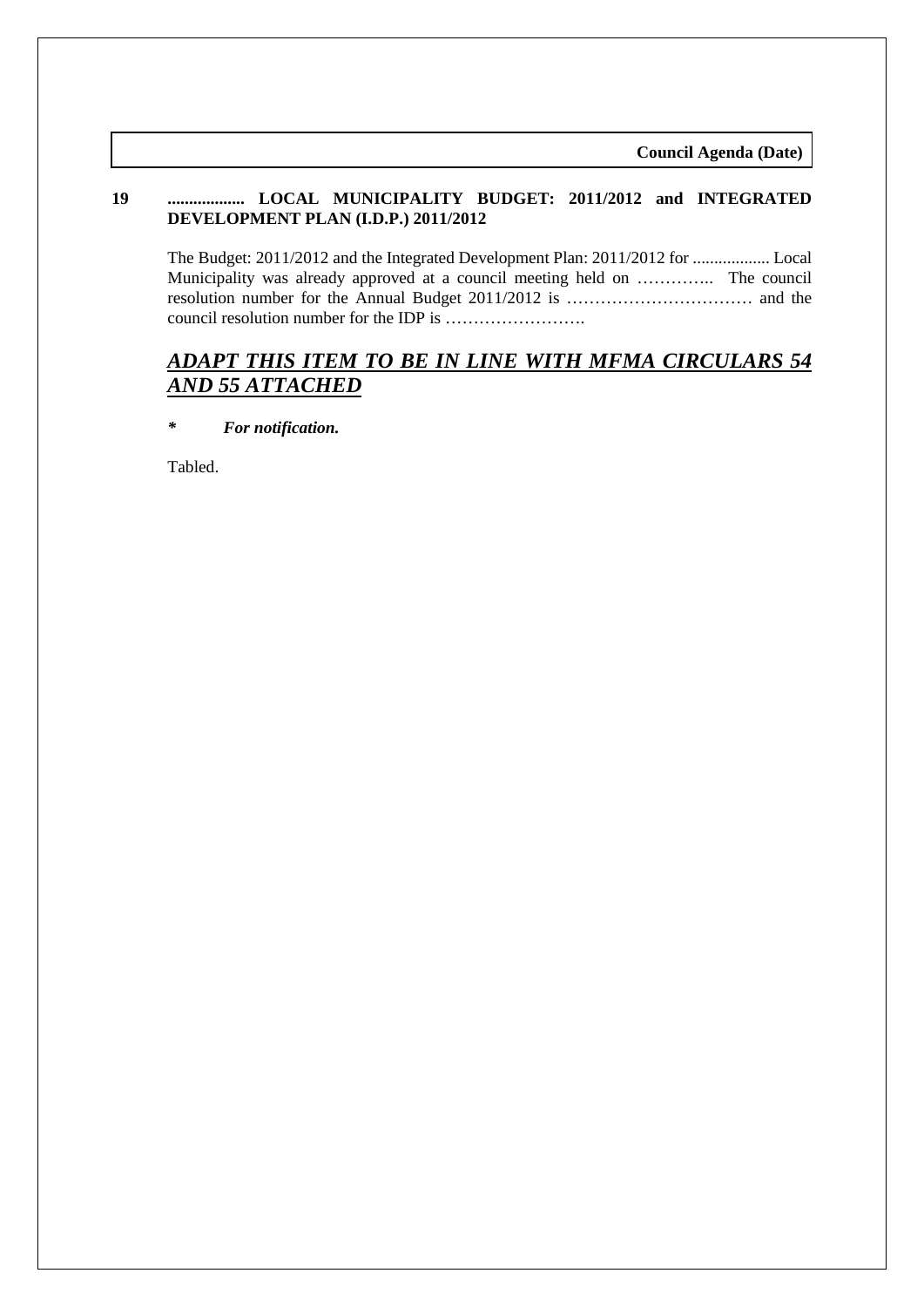# **20 REVIEW OF DELEGATED POWERS**

Section 59 (2) (f) of the Local Government: Municipal Systems Act 32 of 2000 stipulates that delegated powers must be reviewed when a new council is elected.

Attached as *ANNEXURE H* are the delegated powers to be reviewed by council. These delegations will then be amended (where applicable) and will be approved at the next council meeting to be held on a date as determined by council.

#### *\* For review.*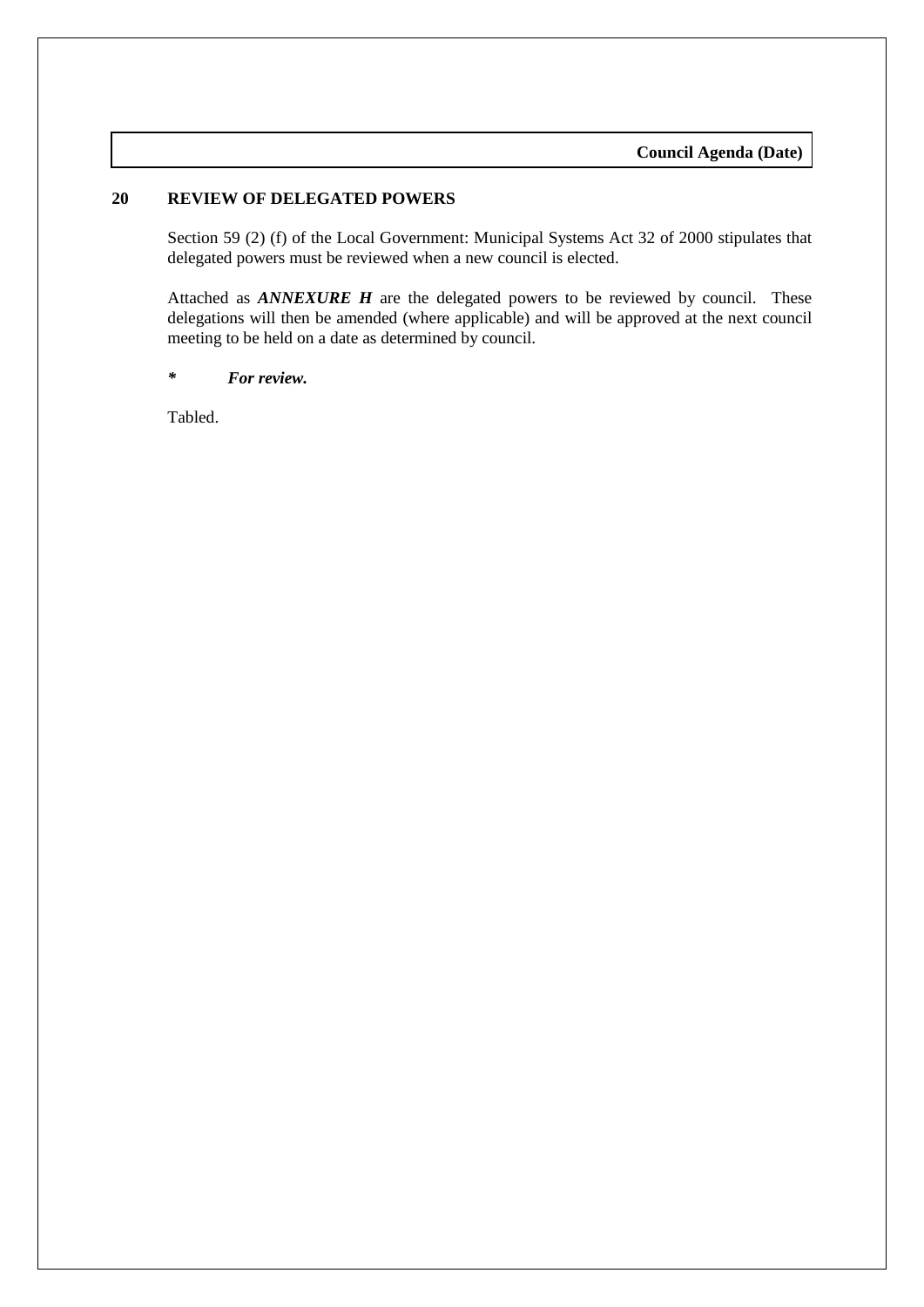# **21 ESTABLISHMENT OF WARD COMMITTEES COMMENT MUNICIPAL MANAGER**

Section 72(1) of the Local Government: Municipal Structures Act 117 of 1998 stipulates that local municipalities of certain types may have ward committees. .................. Local Municipality is of such a type of municipality.

The wording of Section 72(2) infers that the municipality can choose to establish ward committees.

Section 72(3) stipulates that the object of a ward committee is to enhance participatory democracy in Local Government.

Section 73(1)  $\&$  (2) stipulates as follows:

#### **Establishment of ward committees**

- "73. (1) If a metro or local council decides to have ward committees, it must establish a ward committee for each ward of the municipality.
	- (2) A ward committee consists of
		- (a) the councillor representing that ward in the council, who must also be the chairperson of the committee; and
		- (b) not more than 10 other persons."

Section 74 stipulates as follows:

#### **Functions and powers of ward committees**

- "74. A ward committee
	- (a) may make recommendations on any matter affecting its ward
		- (i) to the ward councillor; or
		- (ii) through the ward councillor, to the metro or local council, the executive committee, the executive mayor or the relevant metropolitan subcouncil; and
	- (b) has such duties and powers as the metro or local council may delegate to it in terms of section 32."

Section 75 stipulates as follows:

#### **Term of office of members**

"75. The section  $73(2)(b)$  members of a ward committee are elected for a term determined by the metro or council."

Section 76 stipulates as follows:

#### **Vacancies**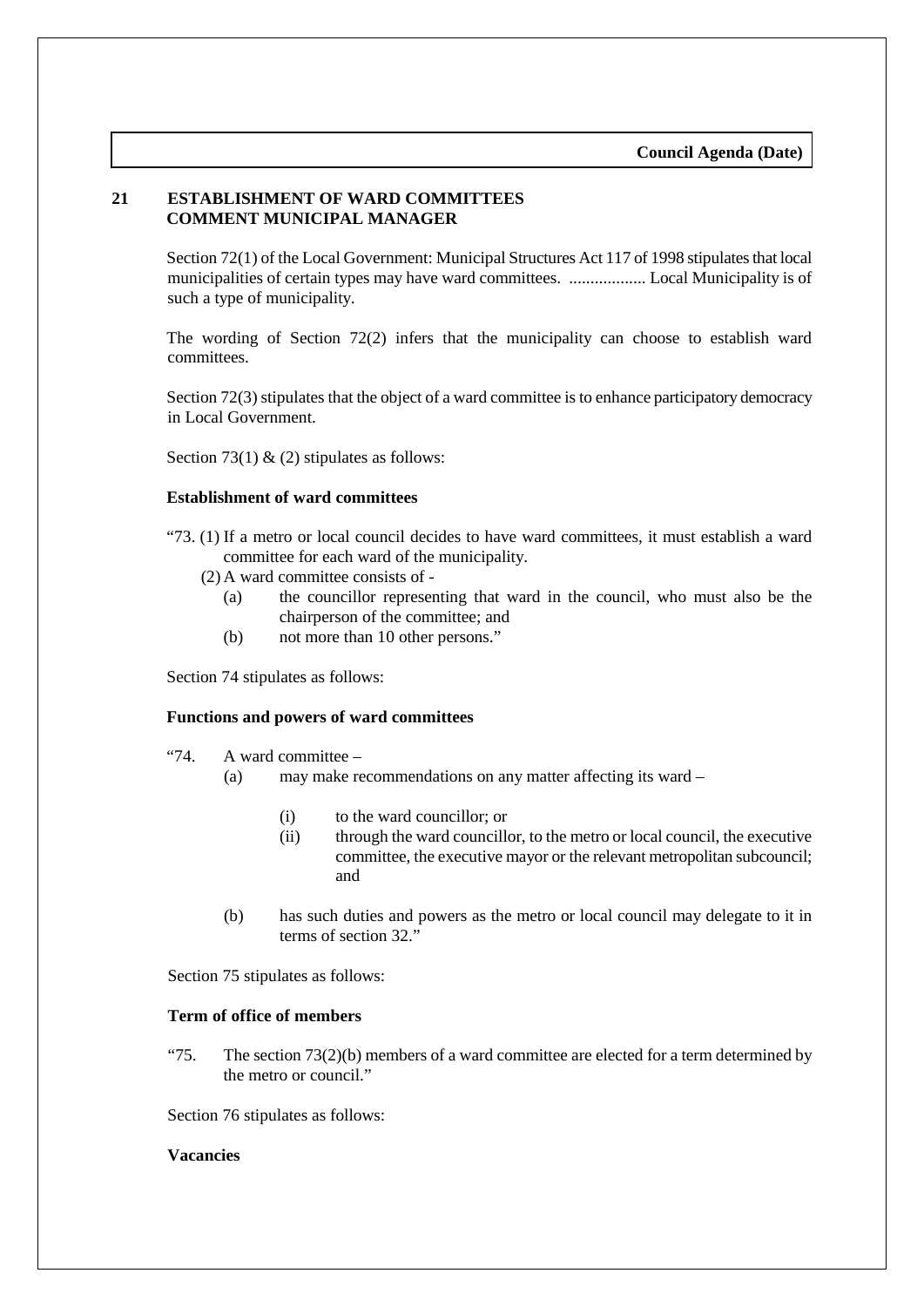"76. If a vacancy occurs among the section  $73(2)(b)$  members of a ward committee, the vacancy must be filled in accordance with a procedure determined by the metro or local council."

Section 77 stipulates as follows:

#### **Remuneration**

"77. No remuneration is payable to the section  $73(2)(b)$  members of a ward committee."

Section 78 stipulates as follows:

#### **Dissolution of ward committees**

"78. A metro or local council may dissolve a ward committee if the committee fails to fulfil its object."

*\* For consideration.*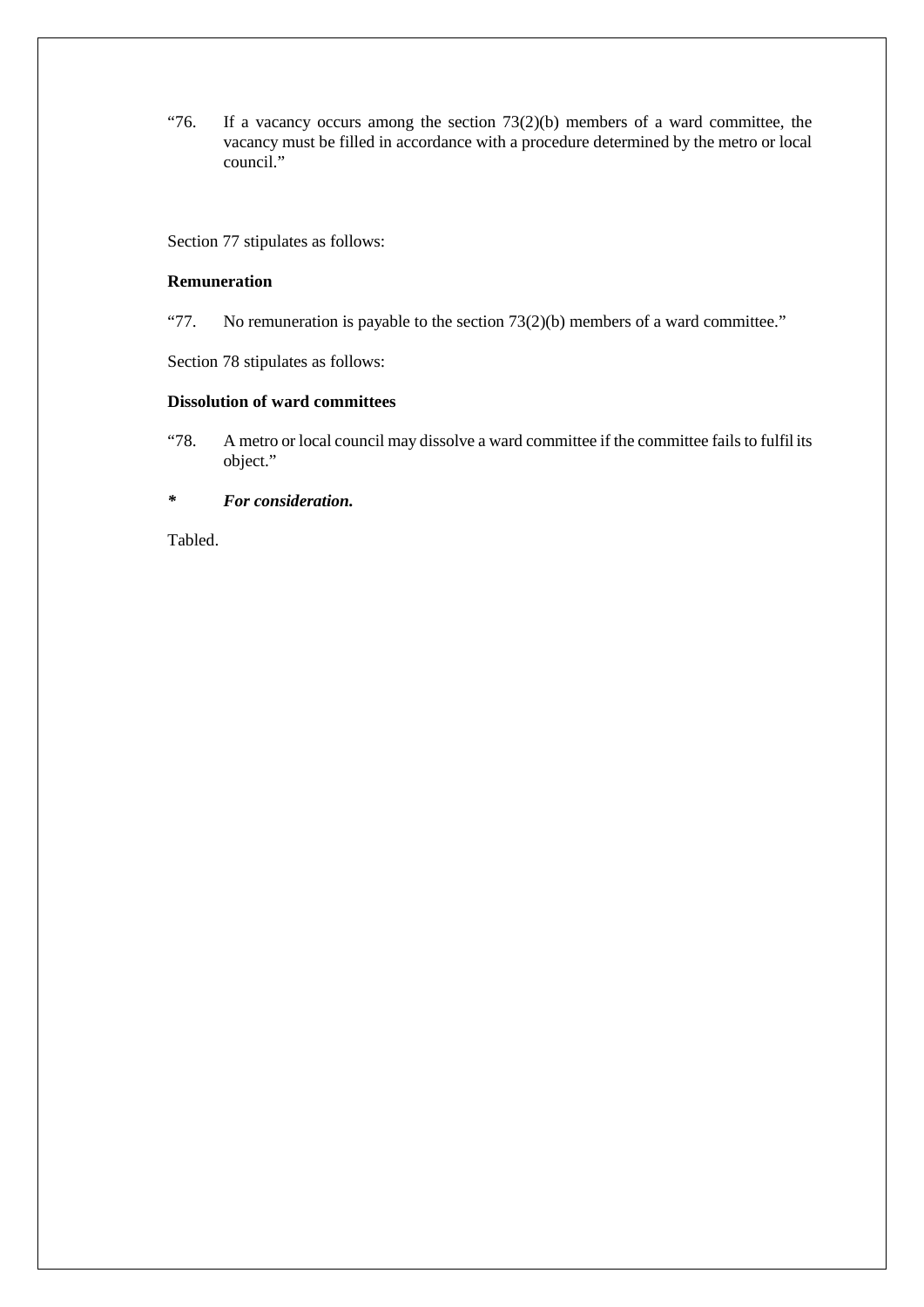**Council Agenda (Date)**

# **22 INAUGURATION OF THE MAYOR AND SPEAKER**

Will be discussed at the meeting.

# *\* For discussion.*